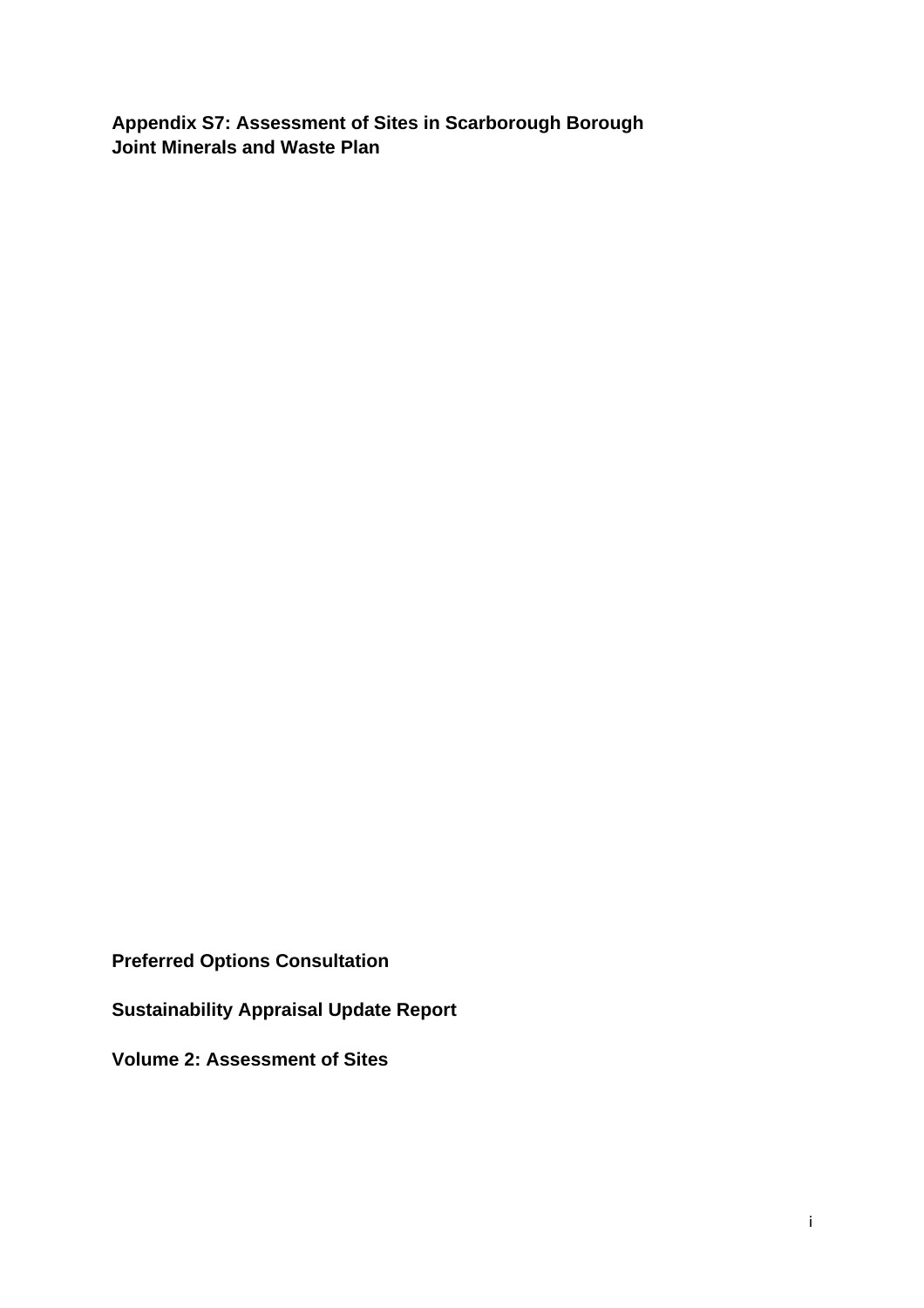## **Contents**

| MJP49 | Metes Lane, Seamer                        | <b>Discounted</b> | Extraction of sand and gravel                                                                                                                                                                                                                                                        |    |
|-------|-------------------------------------------|-------------------|--------------------------------------------------------------------------------------------------------------------------------------------------------------------------------------------------------------------------------------------------------------------------------------|----|
| WJP15 | Seamer Carr,<br>Eastfield,<br>Scarborough | Preferred         | Retention of existing recycling<br>(including treatment, bulking<br>and transfer), open windrow<br>composting, and energy from<br>waste (biomass) facilities<br>beyond end of current<br>planning permissions which<br>are limited to 2020 and new<br>inert waste screening facility | 14 |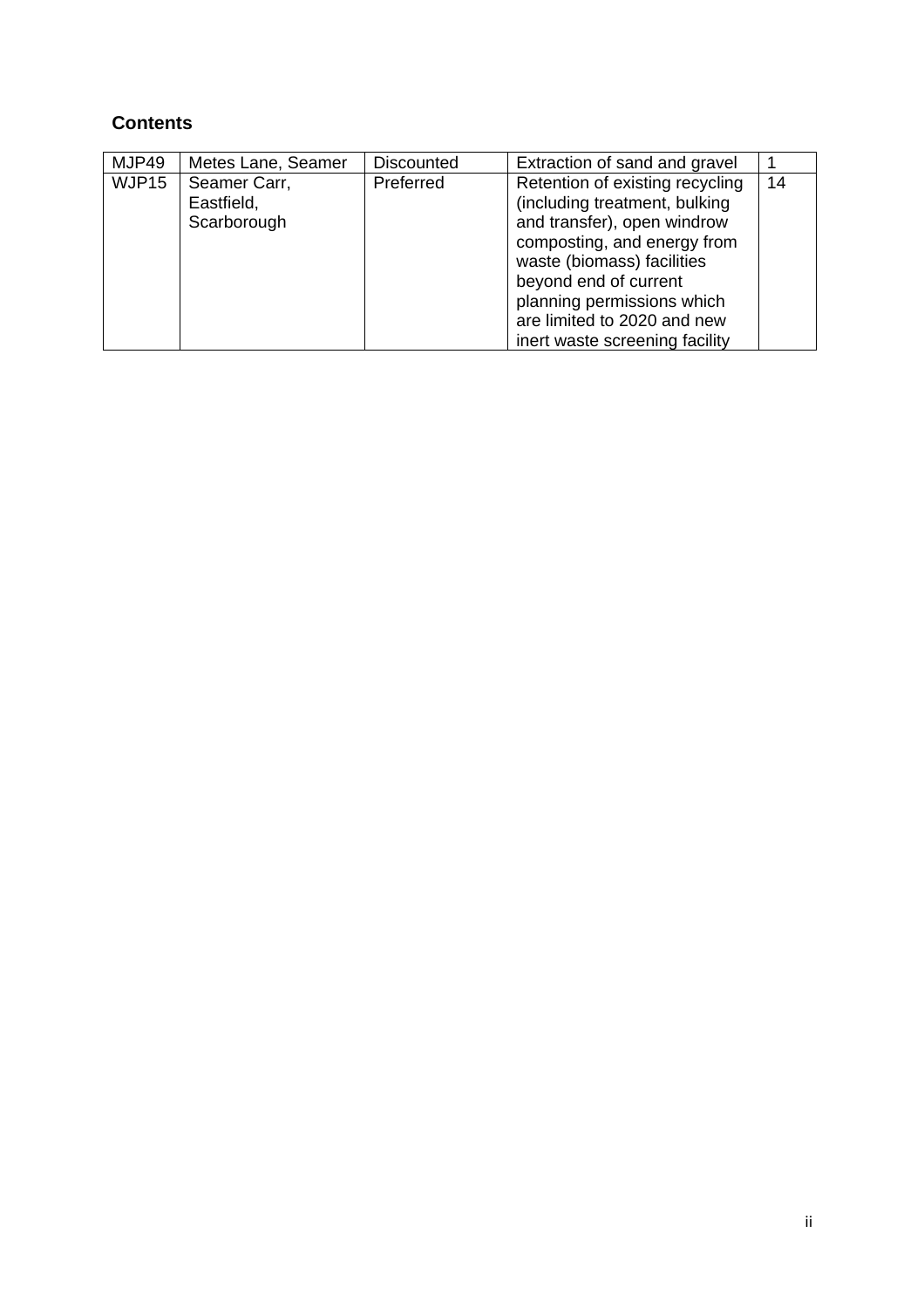## **MJP49 – Metes Lane, Scarborough**

| Site Name                   | MJP49 Metes Lane, Seamer Carr, Scarborough                     |
|-----------------------------|----------------------------------------------------------------|
| <b>Current Use</b>          | Agriculture                                                    |
| Nature of Planning Proposal | Extraction of sand and gravel                                  |
| <b>Size</b>                 | 128 ha                                                         |
| Proposed life of site       | Between 20 and 25 years                                        |
| <b>Notes</b>                | Possible restoration: agriculture. Site is proposed new quarry |

SA FINDINGS SUMMARISE SIGNIFICANT EFFECTS ONLY. A WIDER RANGE OF CONSTRAINTS AND OPPORTUNITIES WERE INITIALLY ANALYSED AND DISTILLED DOWN TO ONLY THOSE WITH THE POTENTIAL TO BE SIGNIFICANT (SEE ALSO SITE ASSESSMENT METHODOLOGY SUMMARY REPORT FOR A FULL LIST OF CONSTRAINTS AND OPPORTUNITIES).

| <b>Proposed</b><br><b>Sustainability</b>                                                                        | Key Facts for Consideration by the Assessment Panel and Initial Observations on Significance                                                                                                                                                                                                                                                                                                                                                                                                                                                                                                                                                                                                                                                                                                                                                                                                                                                                                                                                                                                                                                                                                                                                                                                                        |              |  |      |  |              | <b>Score</b> |          |
|-----------------------------------------------------------------------------------------------------------------|-----------------------------------------------------------------------------------------------------------------------------------------------------------------------------------------------------------------------------------------------------------------------------------------------------------------------------------------------------------------------------------------------------------------------------------------------------------------------------------------------------------------------------------------------------------------------------------------------------------------------------------------------------------------------------------------------------------------------------------------------------------------------------------------------------------------------------------------------------------------------------------------------------------------------------------------------------------------------------------------------------------------------------------------------------------------------------------------------------------------------------------------------------------------------------------------------------------------------------------------------------------------------------------------------------|--------------|--|------|--|--------------|--------------|----------|
| <b>Objective</b>                                                                                                |                                                                                                                                                                                                                                                                                                                                                                                                                                                                                                                                                                                                                                                                                                                                                                                                                                                                                                                                                                                                                                                                                                                                                                                                                                                                                                     | P            |  | TDII |  | $\mathbf{s}$ | M            |          |
| 1. To protect<br>and enhance<br>biodiversity<br>and geo-<br>diversity and<br>improve<br>habitat<br>connectivity | Proximity of international / national and local designations and key features Natura 2000: 13km<br>south-east lies Flamborough Head Special Area of Conservation (SAC); SSSI (Site of Special Scientific<br>Interest): 6 Sites of Special Scientific Interest (SSSIs) within 5km but all over 3km away. Nearest is Betton<br>Farm Quarries at 3.5km north; National Nature Reserve (NNR): Forge Valley Woods 4.2 km north-west;<br>Local Nature Reserve (LNR): The Dell 1.8km north-east; Site of Importance for Nature Conservation (SINC):<br>10 SINC sites (all statuses within 2km. nearest is Burton Riggs Gravel Pitts (TA08-15) (also a Yorkshire<br>Wildlife Trust reserve) at 80m. Also within 500m is River Hertford (TA08-20) at 420m south, and Flixton Carr<br>Plantation and Fox Covert (TA08-05) at 470m south.<br>UK Priority Habitats: 30% of site (eastern part) is coastal and floodplain grazing marsh. Site visit: the<br>following habitats noted on site: watercourses, pasture / grassland, arable, woodland /copse, hedgerows,<br>standalone trees; Ecological networks: circa 70% of site within NY21 Cayton and Flixton Carrs; Green<br>Infrastructure (GI): Site lies within Derwent regional GI corridor - supported by policy SP15 in Ryedale Local<br>Plan Strategy. | $\checkmark$ |  |      |  | $\Omega$     | 0            | $\Omega$ |
|                                                                                                                 | Summary of effects on designated sites and important features for biodiversity / geodiversity No                                                                                                                                                                                                                                                                                                                                                                                                                                                                                                                                                                                                                                                                                                                                                                                                                                                                                                                                                                                                                                                                                                                                                                                                    |              |  |      |  |              |              |          |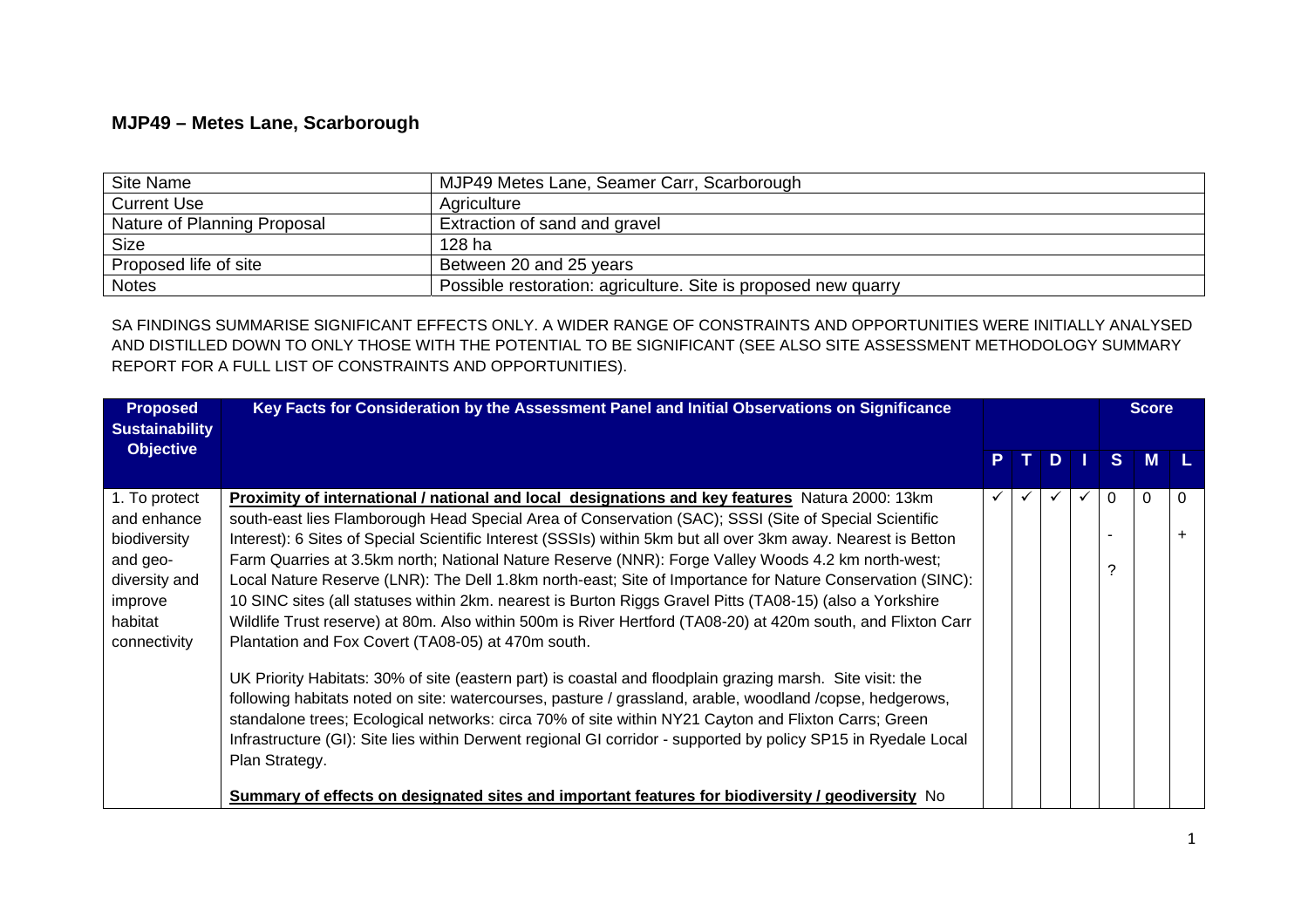| <b>Proposed</b><br><b>Sustainability</b> | Key Facts for Consideration by the Assessment Panel and Initial Observations on Significance                                                                                                                                                                                                                                                                                                                                                                                                                                                                                                                |  |  |    |  |              | <b>Score</b> |  |
|------------------------------------------|-------------------------------------------------------------------------------------------------------------------------------------------------------------------------------------------------------------------------------------------------------------------------------------------------------------------------------------------------------------------------------------------------------------------------------------------------------------------------------------------------------------------------------------------------------------------------------------------------------------|--|--|----|--|--------------|--------------|--|
| <b>Objective</b>                         |                                                                                                                                                                                                                                                                                                                                                                                                                                                                                                                                                                                                             |  |  | D. |  | <sub>S</sub> |              |  |
|                                          | significant effects predicted for SAC / Special Protection Areas (SPAs) or SSSIs. There is however some<br>functional connectivity between the site and SINC sites close to the River Hertford via Flood Zone 3 and<br>local drains and they may be vulnerable to either pollution or hydrological impacts. However, it is not<br>possible to draw a conclusion on this at the current time without further information on hydrology of site and<br>surrounding area. Similarly, there are habitats in the wider area that are ground water dependent but the<br>impact upon them is unknown at the moment. |  |  |    |  |              |              |  |
|                                          | Great crested newts are known from Burton Riggs SINC. Nesting birds, farmland birds, badger and foraging<br>bats are also likely to be supported given habitats present on site. Watercourses have the potential to<br>support water vole. Excavating this site may also impact upon on woodland and trees.                                                                                                                                                                                                                                                                                                 |  |  |    |  |              |              |  |
|                                          | In the longer term there are opportunities to create priority habitats that would strengthen local networks (the<br>restoration scheme should be sympathetic to the nearby Burton Riggs Yorkshire Wildlife Trust (YWT)<br>reserve <sup>1</sup> and it will be important to re-instate any priority habitat onsite). Any restoration should consider how<br>it will make links with the wider landscape. Priorities in this area relate to the Cayton and Flixton Carrs<br>project vision.                                                                                                                   |  |  |    |  |              |              |  |
|                                          | Some of the above effects could be amplified through cumulative impacts relating to this site combined with<br>the waste site adjacent.                                                                                                                                                                                                                                                                                                                                                                                                                                                                     |  |  |    |  |              |              |  |
|                                          | To summarise, neutral to minor negative impacts during establishment in the short term, while operational<br>effects moving into the medium term are likely to be more neutral. In the longer term, there may be neutral<br>to positive effects depending on what restoration is approved and the extent to which enhancements for<br>biodiversity are provided.                                                                                                                                                                                                                                            |  |  |    |  |              |              |  |

 $^1$  Litter could be a problem at Burton Riggs reserve/SINC and so it will be important to avoid this e.g. should the land be landfilled as a means to achieve restoration.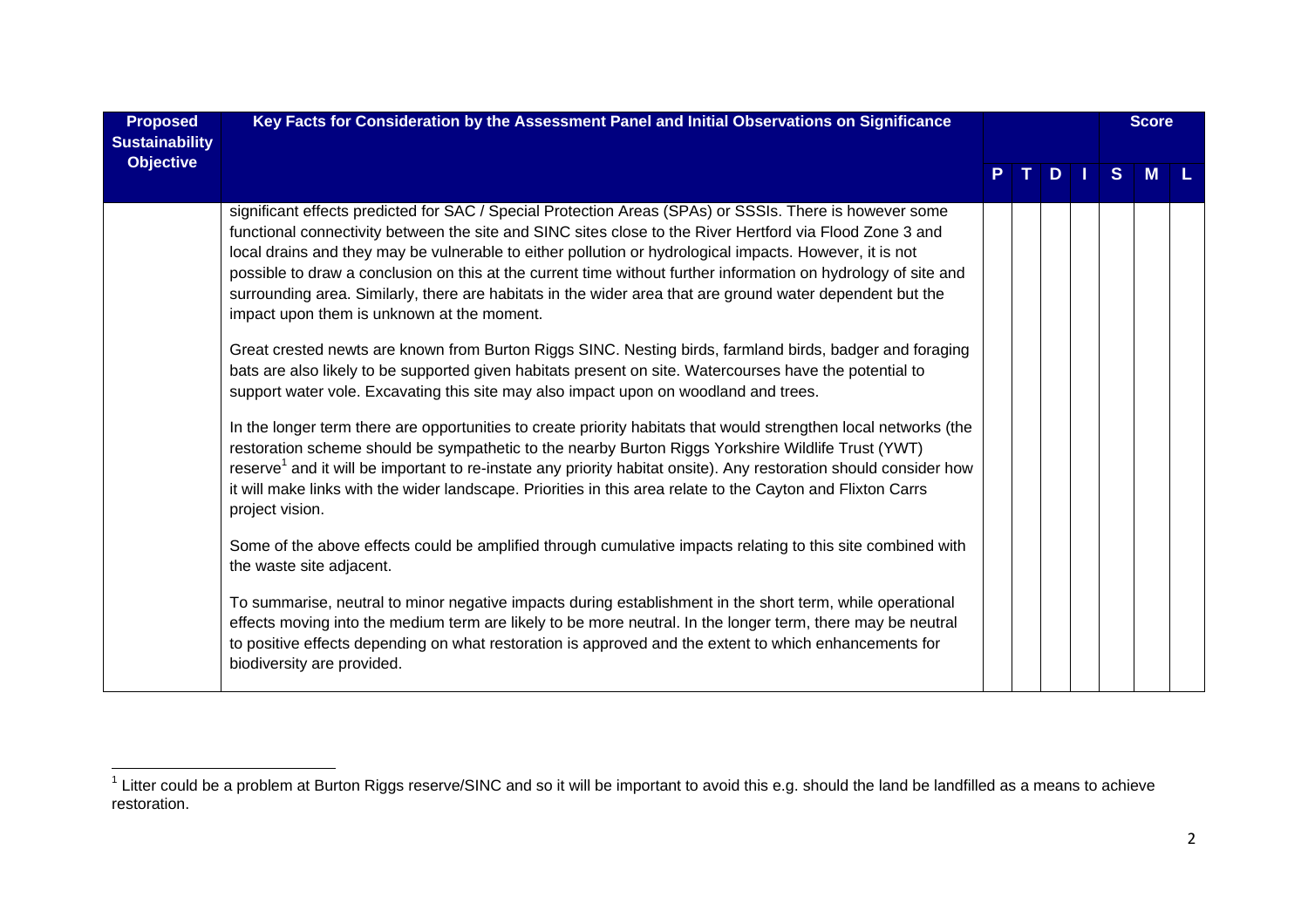| <b>Proposed</b>                                              | Key Facts for Consideration by the Assessment Panel and Initial Observations on Significance                                                                                                                                                                                                                                                                                                                                                                                                                                                                                                                                                                                                                                                                                                                                                                                            |  |   |   |                |                          |                |   | <b>Score</b> |  |
|--------------------------------------------------------------|-----------------------------------------------------------------------------------------------------------------------------------------------------------------------------------------------------------------------------------------------------------------------------------------------------------------------------------------------------------------------------------------------------------------------------------------------------------------------------------------------------------------------------------------------------------------------------------------------------------------------------------------------------------------------------------------------------------------------------------------------------------------------------------------------------------------------------------------------------------------------------------------|--|---|---|----------------|--------------------------|----------------|---|--------------|--|
| <b>Sustainability</b>                                        |                                                                                                                                                                                                                                                                                                                                                                                                                                                                                                                                                                                                                                                                                                                                                                                                                                                                                         |  |   |   |                |                          |                |   |              |  |
| <b>Objective</b>                                             |                                                                                                                                                                                                                                                                                                                                                                                                                                                                                                                                                                                                                                                                                                                                                                                                                                                                                         |  |   | D | $\blacksquare$ | S                        | M              |   |              |  |
|                                                              |                                                                                                                                                                                                                                                                                                                                                                                                                                                                                                                                                                                                                                                                                                                                                                                                                                                                                         |  |   |   |                |                          |                |   |              |  |
| 2. To enhance<br>or maintain<br>water quality<br>and improve | Proximity of water quality / quantity receptors Circa 1% of site in Nitrate Vulnerable Zone (NVZ) for<br>groundwater (northern tip). Circa 0.5% of site (southern tip) is in NVZ for surface water. Northern 40% of<br>site in Source Protection Zone (SPZ) 1, 2 and 3.                                                                                                                                                                                                                                                                                                                                                                                                                                                                                                                                                                                                                 |  |   |   | $\checkmark$   | $\overline{\phantom{a}}$ | $\sim$ $\sim$  | ? |              |  |
| efficiency of<br>water use                                   | Humber RBMD: Derwent Management Catchment. Nearest water body is Eastfield drain to Lower River<br>Hertford - 0m S (runs along southern boundary of site). Current ecological status is moderate (uncertain).<br>Current overall status is moderate. Status objective is good by 2027. No RBMP lakes. Groundwater:<br>Northern tip of site in Derwent Vale and Pickering Corallian limestone (Current overall status: poor, Status<br>objective: good by 2027). In Derwent CAMS.                                                                                                                                                                                                                                                                                                                                                                                                        |  |   |   |                |                          |                |   |              |  |
|                                                              | CAMS: surface water resources available at least 70% of time. At very low flows new extraction licenses<br>may be more restricted.                                                                                                                                                                                                                                                                                                                                                                                                                                                                                                                                                                                                                                                                                                                                                      |  |   |   |                |                          |                |   |              |  |
|                                                              | Summary of effects on water quality The 'Eastfield drain to Lower River Hertford' could be a receptor for<br>pollutants (such as fuel or soil / silt particles) particularly during construction / removal of overburden phase<br>though appropriate stand off and good site management would help mitigate this. A more significant risk is<br>the presence of the quarry in SPZ1, 2 and 3 in the northern 40% of the site (this SPZ protects the main<br>water source for Scarborough and is therefore very sensitive). Quarrying in SPZ1 could remove the<br>protection that soils currently offer groundwater from pollution, or physically alter groundwater flow if the site<br>is wet-worked. The EA would generally object in SPZ1 for development that may disturb an aquifer.<br>Restoration may continue to have hydrological impacts depending on how the site is restored. |  |   |   |                |                          |                |   |              |  |
| 3. To reduce                                                 | <b>Proximity of transport receptors</b> Site is very close to the A64 giving it good access to markets at the                                                                                                                                                                                                                                                                                                                                                                                                                                                                                                                                                                                                                                                                                                                                                                           |  | ✓ |   | $\checkmark$   | $\overline{a}$           | $\sim$         |   |              |  |
| transport<br>miles and                                       | coast, York, Hull, Leeds and Scarborough, though is some way distant from all but Scarborough and coastal<br>settlements. Access: Confirmed to be existing access at Herdborough Farm onto A64, approximately 375m                                                                                                                                                                                                                                                                                                                                                                                                                                                                                                                                                                                                                                                                      |  |   |   |                | $\overline{\phantom{m}}$ | $\sim$ $\sim$  |   |              |  |
| associated<br>emissions<br>from transport                    | north of A64 junction with B1261; HGV vehicles:40 daily two way journeys; Light vehicles: 8 two-way daily<br>movements; PROW: A bridleway would need to be diverted (see SA14) / no impacts at access point.                                                                                                                                                                                                                                                                                                                                                                                                                                                                                                                                                                                                                                                                            |  |   |   |                | ?                        | $\overline{?}$ | ? |              |  |
| and<br>encourage the                                         | Rail: Rail line borders the west side of site / nearest known railhead 63 km south-west; Strategic Road: A64<br>adjacent (this is also a timber route); Canal / Freight waterway:52 km south-west (Ouse)                                                                                                                                                                                                                                                                                                                                                                                                                                                                                                                                                                                                                                                                                |  |   |   |                |                          |                |   |              |  |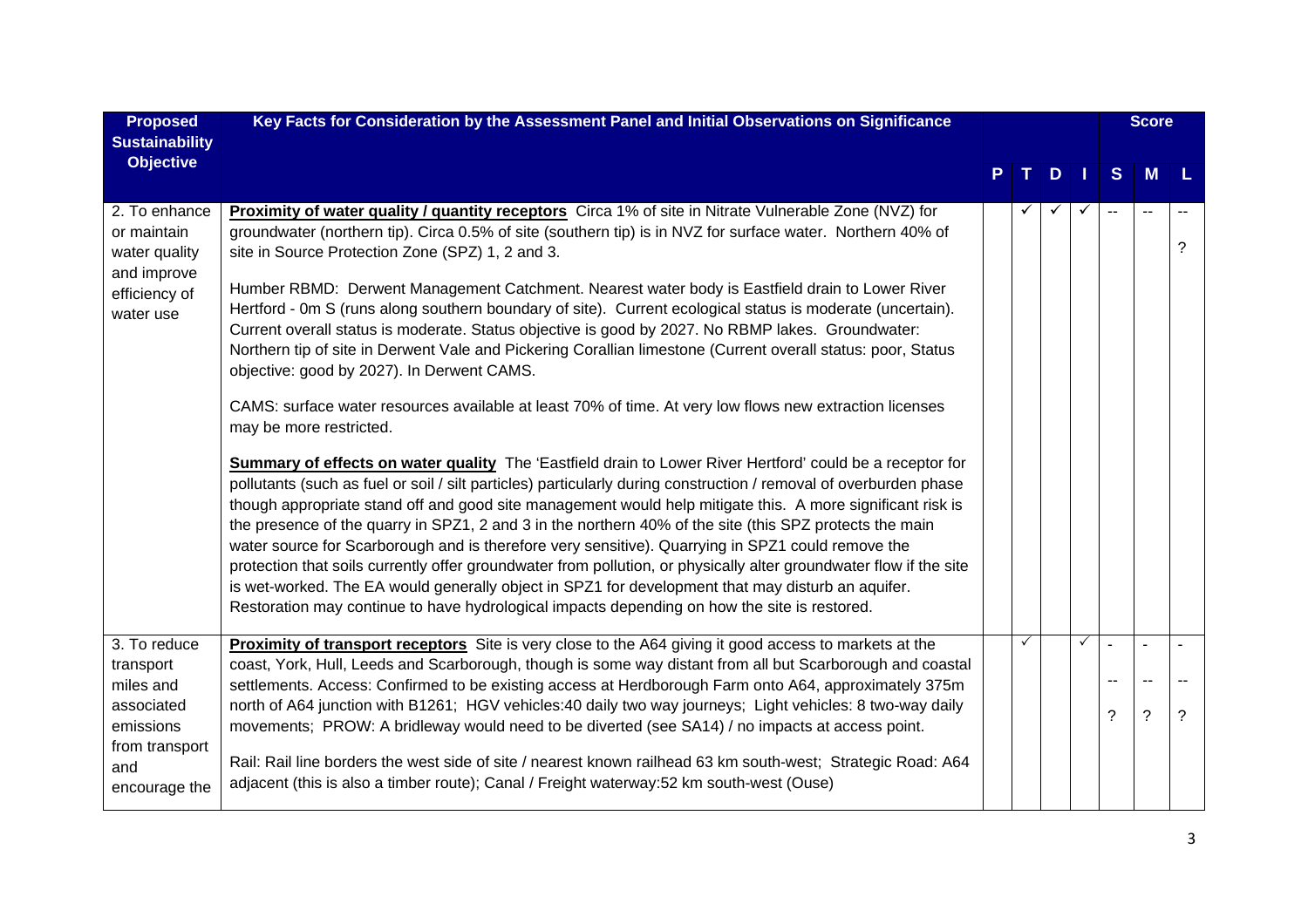| <b>Proposed</b><br><b>Sustainability</b>            | Key Facts for Consideration by the Assessment Panel and Initial Observations on Significance                                                                                                                                                                                                                                                                                                                                                                                                                                                                                                                                                                                                                                                                                                                                                                                                                                                                                                                                                                                                                                                                                                                                                                                                                                                                                                                                                                                                                            |    |               |              | <b>Score</b> |                          |        |
|-----------------------------------------------------|-------------------------------------------------------------------------------------------------------------------------------------------------------------------------------------------------------------------------------------------------------------------------------------------------------------------------------------------------------------------------------------------------------------------------------------------------------------------------------------------------------------------------------------------------------------------------------------------------------------------------------------------------------------------------------------------------------------------------------------------------------------------------------------------------------------------------------------------------------------------------------------------------------------------------------------------------------------------------------------------------------------------------------------------------------------------------------------------------------------------------------------------------------------------------------------------------------------------------------------------------------------------------------------------------------------------------------------------------------------------------------------------------------------------------------------------------------------------------------------------------------------------------|----|---------------|--------------|--------------|--------------------------|--------|
| <b>Objective</b>                                    |                                                                                                                                                                                                                                                                                                                                                                                                                                                                                                                                                                                                                                                                                                                                                                                                                                                                                                                                                                                                                                                                                                                                                                                                                                                                                                                                                                                                                                                                                                                         | т. | $D$   $\vert$ |              | S            | <b>M</b>                 |        |
| use of<br>sustainable<br>modes of<br>transportation | Summary of effects on transport Site would generate 40 HGV movements daily and 8 light vehicle<br>movements. The proposed site access is on to the exiting A64 which is managed by the Highways Agency.<br>Although vehicle numbers are modest, there is thought to be a transport issue in this area about accessing<br>the A64 especially at peak times. The distance vehicles may travel may also lead to longer range effects<br>and diffuse pollution, though because of this distance much of the sand and gravel may be utilised more<br>locally in Scarborough / Whitby / Bridlington. Although rights of way would not be impacted by immediate<br>access to the site, on site works would clearly require a diversion impacting to a limited degree on<br>sustainable travel by local people. Uncertainty noted until a traffic assessment is carried out.                                                                                                                                                                                                                                                                                                                                                                                                                                                                                                                                                                                                                                                    |    |               |              |              |                          |        |
| 4. To protect<br>and improve<br>air quality         | Proximity of air quality receptors Site is not within a Hazardous Substances Consent Zone or within 2km<br>of an Air Quality Management Area (AQMA).<br><b>Summary of effects on air quality</b> Site is close to a farm 74m to the south, which could be in range of<br>dust impacts (mainly occurring during construction and restoration phases if the site is wet worked, though<br>this site may well be phased given its size). Several other farms lie >250m to the west. An industrial estate<br>lie around 320 metres north, which may be at the outer limits of dust impacts. The removal of 2 million +<br>tonnes of material (110,000 tonnes a year) could also lead to traffic impacts, and thus additional dust and<br>particulates, though access to the A64 is good, and there are no intervening receptors (other than the on-<br>site Herdborough House Farm) en route, due to the route taken to the A64. A railway line adjacent may also<br>offer opportunities to take freight off the road. A dust assessment would be required to establish the<br>significance of impacts. There may be temporary cumulative air quality effects with the Seamer Carr waste<br>disposal facility (WJP15) (e.g. dust may combine with bio-aerosols on occasion), though residential<br>receptors where this might occur are quite distant so the effect is likely to only affect the industrial estate. If<br>the industrial estate expands in the longer term the effect may become slightly more significant. | ✓  | ✓             | $\checkmark$ |              | $\overline{\phantom{a}}$ | 0<br>2 |
| 5. To use soil<br>and land<br>efficiently and       | Proximity of soil and land receptors Agricultural Land Classification (ALC): 98% of land is Grade 3. 2%<br>(along south-west boundary) Grade 2. Some of this land (about 35%) however looks to be restored land<br>from the adjacent waste management site. As most of the site is a greenfield site there are no known risk                                                                                                                                                                                                                                                                                                                                                                                                                                                                                                                                                                                                                                                                                                                                                                                                                                                                                                                                                                                                                                                                                                                                                                                            | ✓  |               |              |              |                          |        |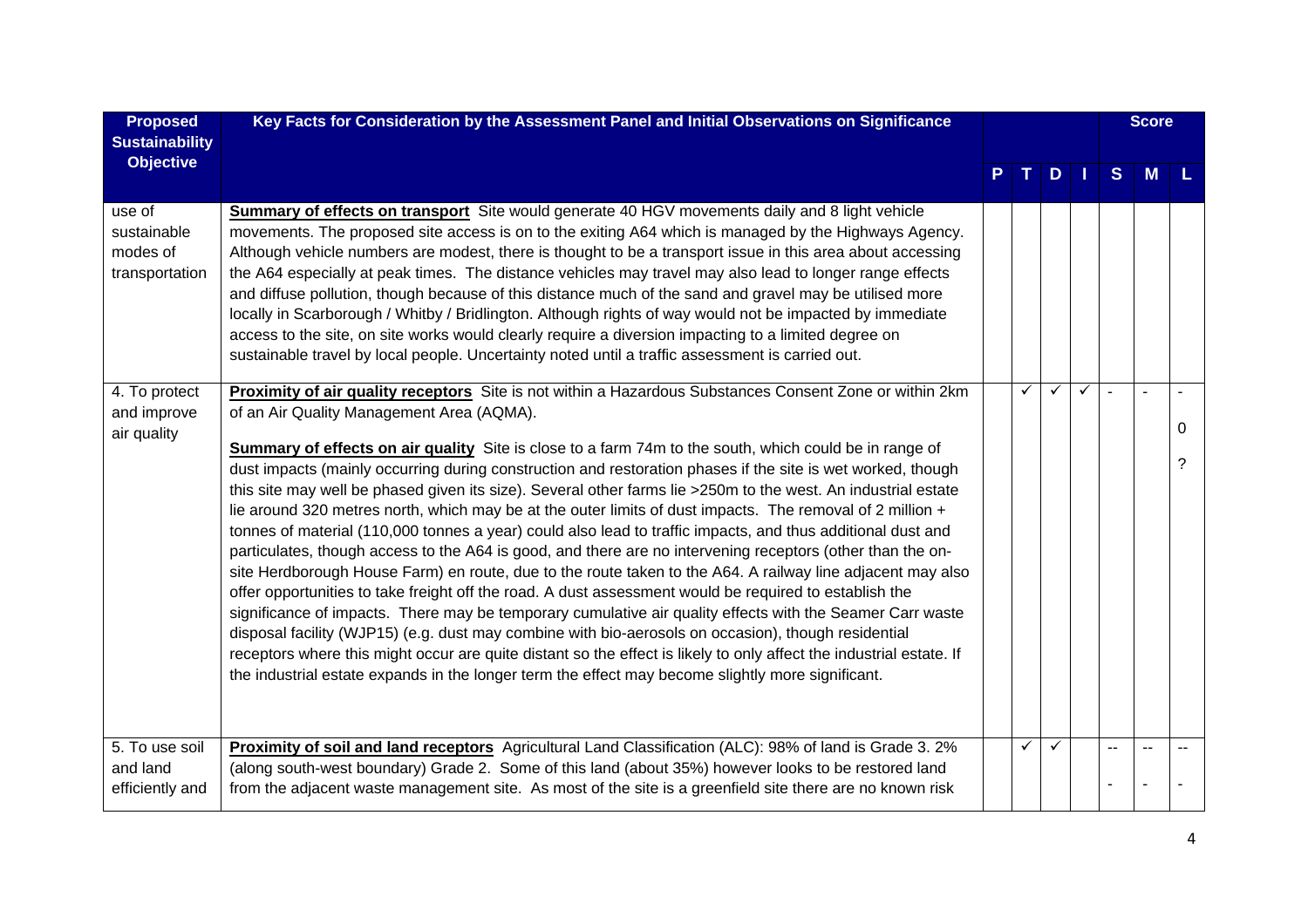| <b>Proposed</b><br><b>Sustainability</b>                             | Key Facts for Consideration by the Assessment Panel and Initial Observations on Significance                                                                                                                                                                                                                                                                                                                                                                                                                                                          |   |  |    |   | <b>Score</b> |                |               |
|----------------------------------------------------------------------|-------------------------------------------------------------------------------------------------------------------------------------------------------------------------------------------------------------------------------------------------------------------------------------------------------------------------------------------------------------------------------------------------------------------------------------------------------------------------------------------------------------------------------------------------------|---|--|----|---|--------------|----------------|---------------|
| <b>Objective</b>                                                     |                                                                                                                                                                                                                                                                                                                                                                                                                                                                                                                                                       |   |  | D. |   | <sub>S</sub> | M              |               |
| safeguard or<br>enhance their<br>quality                             | factors in this area for contaminated land. However, further investigation of the area of overlap with historic<br>waste management is necessary to verify that there are no contaminants soils. Not in a coal mining<br>development high risk area.                                                                                                                                                                                                                                                                                                  |   |  |    |   | ?            | ?              | ?             |
|                                                                      | Summary of effects on soil / land Assuming restored land is not best and most versatile land (though it<br>could be), about 65% of this land may be high quality farmland (as much of this is grade 3, which can be<br>grade 3a (best and most versatile) or 3b there is considerable uncertainty here) meaning it could represent a<br>loss of circa 80 ha of good quality farmland, which may only be recovered upon restoration (assuming good<br>soil storage procedures etc. are maintained). If the land is 3b, effects would be less negative. |   |  |    |   |              |                |               |
| 6. Reduce the<br>causes of<br>climate<br>change                      | Proximity of factors relevant to exacerbating climate change 30% of site (eastern part) is coastal and<br>floodplain grazing marsh. Site visit: pasture / grassland, woodland /copse, hedgerows, standalone trees<br>noted.                                                                                                                                                                                                                                                                                                                           | ✓ |  |    | ✓ | ÷            | $\overline{a}$ |               |
|                                                                      | <b>Summary of effects on climate change</b> Only small areas of carbon storage habitat, or low carbon storage<br>habitat would be lost, representing an insignificant effect. However, the traffic from this site would over time<br>be moderately significant and would therefore lead to significant climate change impacts, albeit lessened by<br>this site's excellent proximity to the A64.                                                                                                                                                      |   |  |    |   |              |                |               |
| 7. To respond<br>and adapt to<br>the effects of<br>climate<br>change | <b>Proximity of factors relevant to the adaptive capacity<sup>2</sup> of a site</b> Eastern edge (circa 2%) in flood zone 3,<br><1% in flood zone 2. Site has small patches of mostly low risk surface water flooding. Very small (less than<br>1%) patches of medium risk (1 in 100). Derwent CFMP / Unit: The Carrs / Policy 1; Derwent CAMS: surface<br>water resources available at least 70% of time. At very low flows new extraction licenses may be more<br>restricted.                                                                       |   |  |    |   | $\Omega$     | $\Omega$       | $\Omega$<br>? |

 $^2$  Adaptive capacity is defined as the ability of a system to adjust to climate change to moderate potential; damage or take advantage of opportunities (adapted from CARE International, 2015. Adaptive Capacity [URL: http://www.careclimatechange.org/tk/integration/en/key\_concepts/adaptive\_capacity.html ]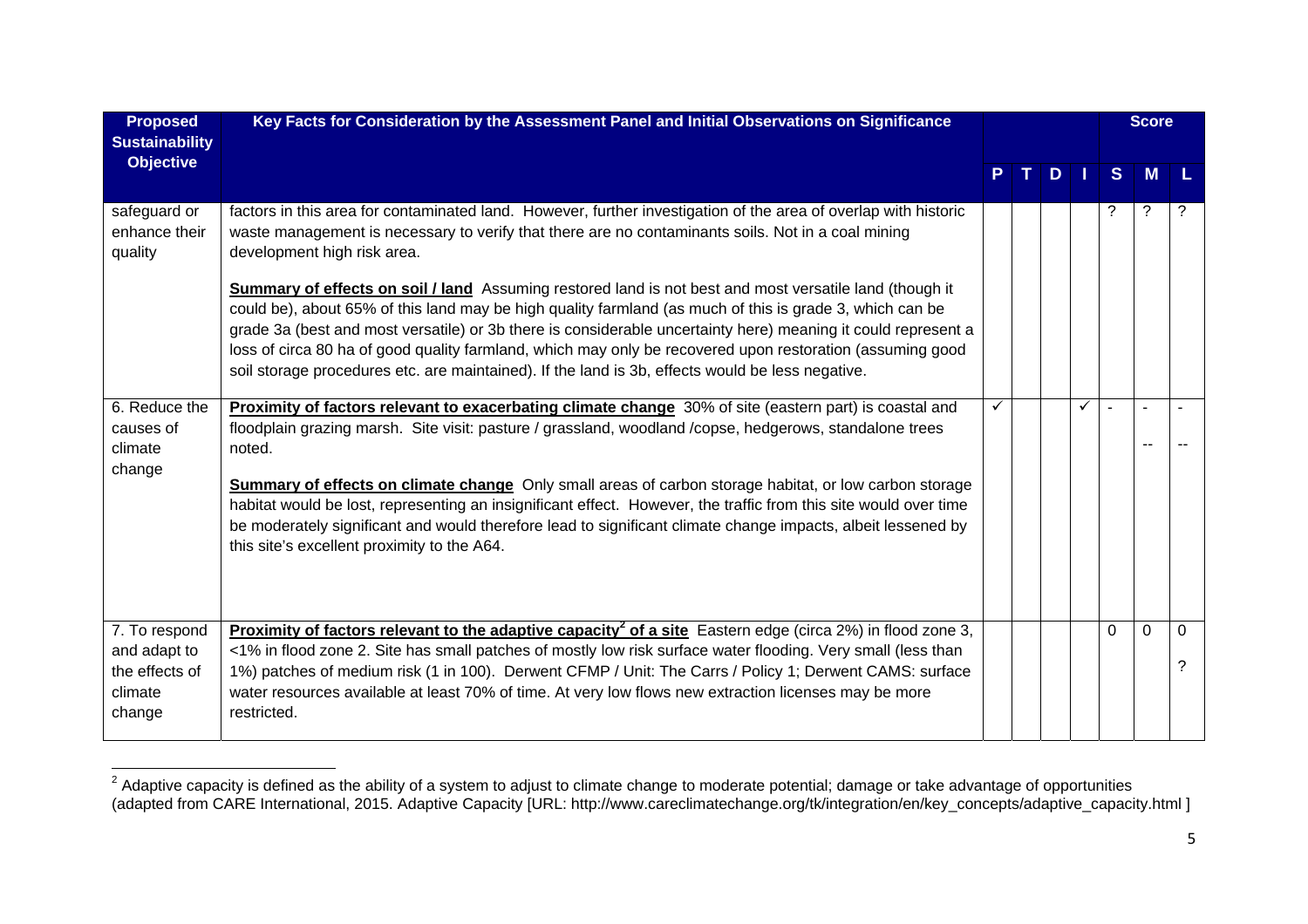| <b>Proposed</b><br><b>Sustainability</b>                                                                                  | Key Facts for Consideration by the Assessment Panel and Initial Observations on Significance                                                                                                                                                                                                                                                                                                                                                                                                                                                           |   |              |              |              |          |                |          | <b>Score</b> |  |
|---------------------------------------------------------------------------------------------------------------------------|--------------------------------------------------------------------------------------------------------------------------------------------------------------------------------------------------------------------------------------------------------------------------------------------------------------------------------------------------------------------------------------------------------------------------------------------------------------------------------------------------------------------------------------------------------|---|--------------|--------------|--------------|----------|----------------|----------|--------------|--|
| <b>Objective</b>                                                                                                          |                                                                                                                                                                                                                                                                                                                                                                                                                                                                                                                                                        |   |              | D.           | 1 I          | S        | M              |          |              |  |
|                                                                                                                           | Ecological Network: circa 70% of site within Cayton and Flixton Carrs Living Landscape.                                                                                                                                                                                                                                                                                                                                                                                                                                                                |   |              |              |              |          |                |          |              |  |
|                                                                                                                           | <b>Summary of effects on climate change adaptation</b> Site not particularly prone to flooding. On its own the<br>site is unlikely to hinder the landscape connectivity aspects of the Cayton and Flixton Carrs Living<br>Landscape project, though could contribute through restoration.                                                                                                                                                                                                                                                              |   |              |              |              |          |                |          |              |  |
| 8. To minimise                                                                                                            | Proximity of factors relevant to the resource usage of a site No spatial factors identified.                                                                                                                                                                                                                                                                                                                                                                                                                                                           | ✓ |              |              |              |          | $\overline{a}$ |          |              |  |
| the use of<br>resources and<br>encourage<br>their re-use<br>and<br>safeguarding                                           | Summary of effects on resource usage This site will contribute to the need for sand and gravel.<br>However, it may to a degree offset recycled materials that could potentially replace sand and gravel.<br>However, this impact can only be considered at the plan level rather than in relation to an individual site. All<br>that can be said here is that 2 million + tonnes of virgin minerals would be extracted which will be<br>unavailable for future use (unless recycled). This works against the SA objective, so it is scored negatively. |   |              |              |              |          |                |          |              |  |
| 9. To minimise                                                                                                            | Proximity of factors relevant to managing waste higher up the waste hierarchy No spatial factors                                                                                                                                                                                                                                                                                                                                                                                                                                                       |   |              |              |              | $\Omega$ | $\Omega$       | $\Omega$ |              |  |
| waste<br>generation<br>and prioritise<br>management<br>of waste as<br>high up the<br>waste<br>hierarchy as<br>practicable | identified.<br><b>Summary of effects on the waste hierarchy</b> The site would not deal with waste and no details are<br>provided of how waste would be managed on site.                                                                                                                                                                                                                                                                                                                                                                               |   |              |              |              |          |                |          |              |  |
| $10.$ To                                                                                                                  | Proximity of historic environment receptors Conservation Areas: Seamer Conservation area lies 700m                                                                                                                                                                                                                                                                                                                                                                                                                                                     | ✓ | $\checkmark$ | $\checkmark$ | $\checkmark$ |          |                |          |              |  |
| conserve or<br>enhance the                                                                                                | to the north-west; Registered Parks and Gardens: Valley Gardens and South Cliff Gardens (Grade II) is 4.4<br>km north-east. Registered Battlefields: None within 5km; World Heritage Sites: None within 5km.                                                                                                                                                                                                                                                                                                                                           |   |              |              |              |          |                |          |              |  |
| historic<br>environment                                                                                                   | Scheduled Monuments: 4 Scheduled monuments within 2 km. 'Late Iron Age and Roman Period dispersed                                                                                                                                                                                                                                                                                                                                                                                                                                                      |   |              |              |              |          |                |          |              |  |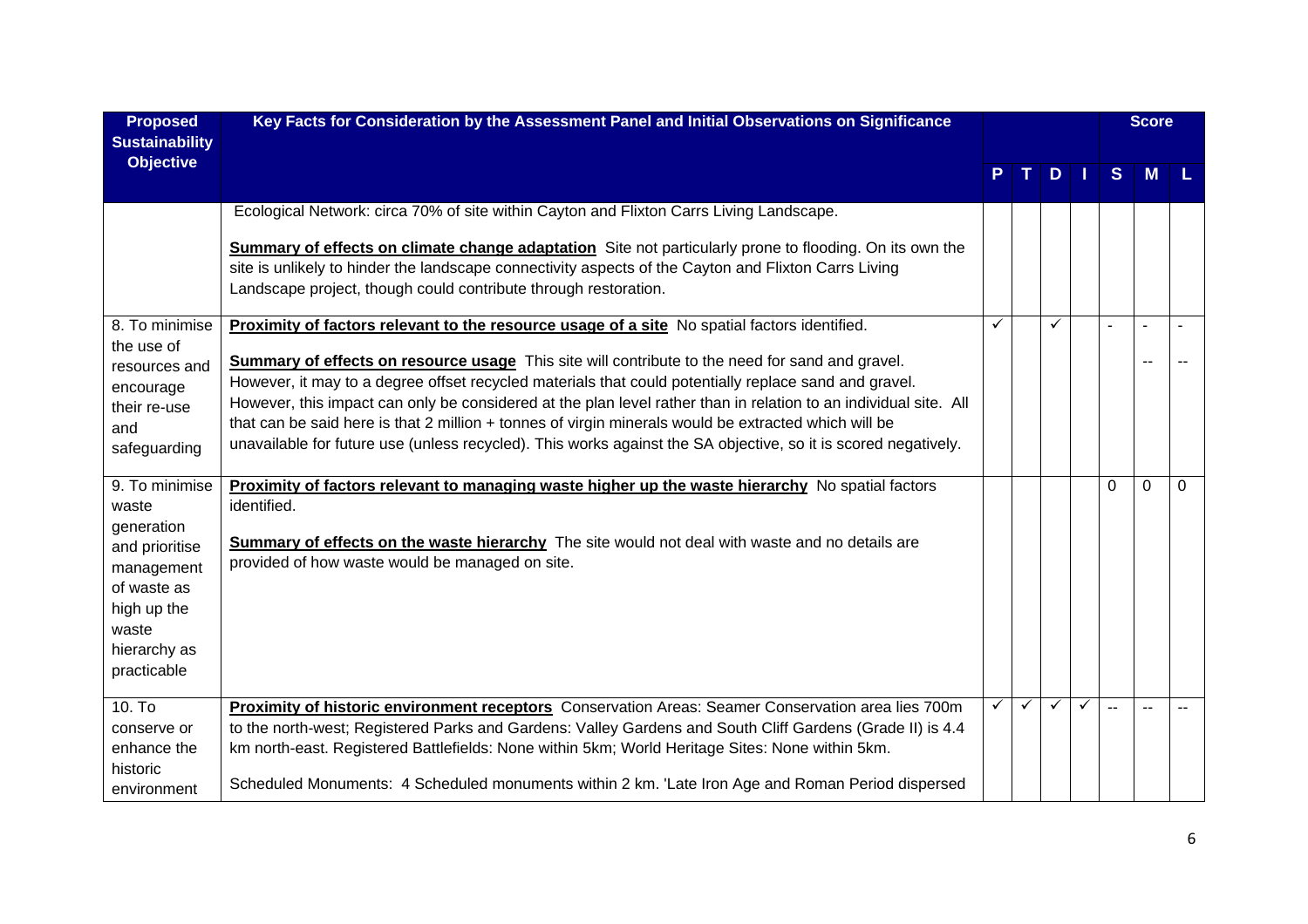| <b>Proposed</b>                                           | Key Facts for Consideration by the Assessment Panel and Initial Observations on Significance                                                                                                                                                                                                                                                                                                                                                                                                                                                                                                                                                                                                            |  |    |     | <b>Score</b> |   |          |  |
|-----------------------------------------------------------|---------------------------------------------------------------------------------------------------------------------------------------------------------------------------------------------------------------------------------------------------------------------------------------------------------------------------------------------------------------------------------------------------------------------------------------------------------------------------------------------------------------------------------------------------------------------------------------------------------------------------------------------------------------------------------------------------------|--|----|-----|--------------|---|----------|--|
| <b>Sustainability</b>                                     |                                                                                                                                                                                                                                                                                                                                                                                                                                                                                                                                                                                                                                                                                                         |  |    |     |              |   |          |  |
| <b>Objective</b>                                          |                                                                                                                                                                                                                                                                                                                                                                                                                                                                                                                                                                                                                                                                                                         |  | TI | $D$ |              | S | <b>M</b> |  |
| and its setting,<br>cultural<br>heritage and<br>character | enclosed settlement 203m south east of Quartons Gardens' circa 490 m north, 'Starr Carr Early Mesolithic<br>settlement site, 960m north-north-west of Woodhouse Farm' is 490m south. 1.8 km to the south 'Hospital of<br>St Mary, Staxton' and 1.2 km to the north 'Site of Medieval Manor House' are towards the edge of the 2km<br>buffer.                                                                                                                                                                                                                                                                                                                                                            |  |    |     |              |   |          |  |
|                                                           | Listed Buildings: 1 listed building within 1 km (Bridge End Cottage, Grade II) in Seamer; English Heritage<br>Vale of Pickering Statement of Significance: Site lies within Vale of Pickering Statement of Significance<br>area. Named designed landscapes (from pre validated dataset derived from HLC): None within 2km.                                                                                                                                                                                                                                                                                                                                                                              |  |    |     |              |   |          |  |
|                                                           | Historic Land Characterisation (HLC) Broad type - Enclosed land / HLC Type - Modern improved fields                                                                                                                                                                                                                                                                                                                                                                                                                                                                                                                                                                                                     |  |    |     |              |   |          |  |
|                                                           | Undesignated archaeology: The proposed aggregate extraction site at Seamer Carr lies within one of the<br>most important and well researched early prehistoric landscapes in Europe. The extraction area straddles<br>the margins of a prehistoric lake, formed at the end of the last Ice Age, which formed the focus for intensive<br>occupation by groups of hunter-gatherers during the Final Palaeolithic (c12,000BC to 11,000BC), Terminal<br>Palaeolithic (circa 9600BC) and Mesolithic (circa 9300BC-4000 BC).                                                                                                                                                                                  |  |    |     |              |   |          |  |
|                                                           | Summary of effects on the historic environment The HLC type of this area is modern improved fields.<br>The allocation site forms the greater part of a slightly wider area of similar character type, of which the<br>legibility is partial. The proposed extraction is unlikely to have a major impact upon the historic landscape<br>character of the immediately surrounding area, although it is acknowledged that within the site the historic<br>landscape character will become invisible as development will replace an earlier field system. As nearly<br>20% of the whole HLC project area has been identified as modern improved fields, this effect is not<br>considered to be significant. |  |    |     |              |   |          |  |
|                                                           | There is certain high archaeological potential for the survival of archaeological remains within the site from<br>the early prehistoric period onwards and, although the site has not been fully archaeologically evaluated, it is<br>assumed that allocating this site would be likely to cause the loss of these archaeological remains if the site<br>is extracted without mitigation. This major negative impact could have a knock-on effect on nearby<br>designated sites of national importance (including Starr Carr which is the most important Mesolithic site in                                                                                                                             |  |    |     |              |   |          |  |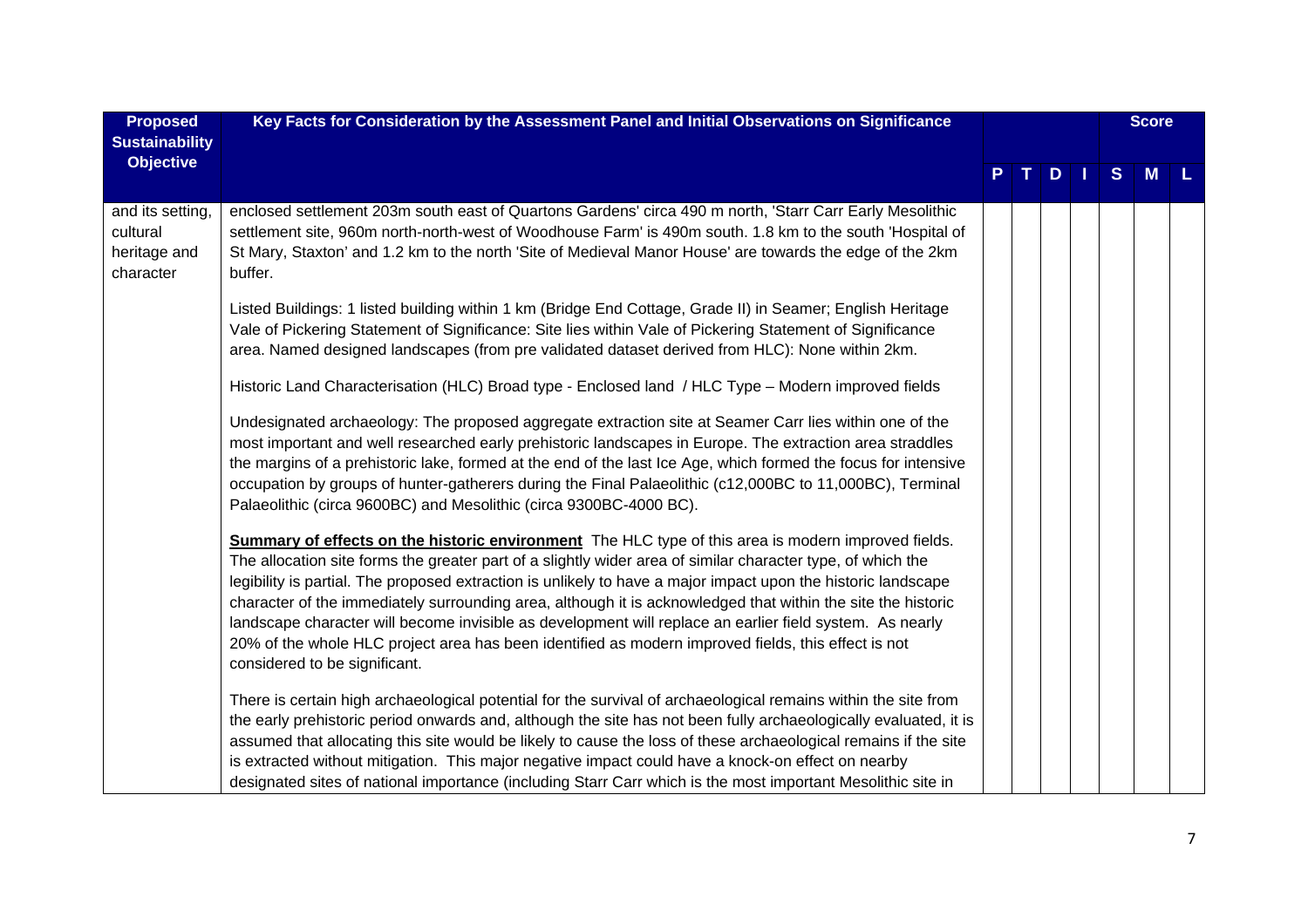| <b>Proposed</b><br><b>Sustainability</b>                                                            | Key Facts for Consideration by the Assessment Panel and Initial Observations on Significance                                                                                                                                                                                                                                                                                                                                                                                                                                                                                                                                                                                                                                                                                                                                                                                                                                                                                                                                                                                                                                                                                                                                                                                                                                                                                                                                                                                                                                                                                                                                              |              |   |              |  | <b>Score</b> |   |   |
|-----------------------------------------------------------------------------------------------------|-------------------------------------------------------------------------------------------------------------------------------------------------------------------------------------------------------------------------------------------------------------------------------------------------------------------------------------------------------------------------------------------------------------------------------------------------------------------------------------------------------------------------------------------------------------------------------------------------------------------------------------------------------------------------------------------------------------------------------------------------------------------------------------------------------------------------------------------------------------------------------------------------------------------------------------------------------------------------------------------------------------------------------------------------------------------------------------------------------------------------------------------------------------------------------------------------------------------------------------------------------------------------------------------------------------------------------------------------------------------------------------------------------------------------------------------------------------------------------------------------------------------------------------------------------------------------------------------------------------------------------------------|--------------|---|--------------|--|--------------|---|---|
| <b>Objective</b>                                                                                    |                                                                                                                                                                                                                                                                                                                                                                                                                                                                                                                                                                                                                                                                                                                                                                                                                                                                                                                                                                                                                                                                                                                                                                                                                                                                                                                                                                                                                                                                                                                                                                                                                                           |              |   | D            |  | S            | M |   |
|                                                                                                     | the country), in particular if it affects groundwater levels. The site would need a robust archaeological<br>assessment before allocation (with associated advance costs that could be significant).                                                                                                                                                                                                                                                                                                                                                                                                                                                                                                                                                                                                                                                                                                                                                                                                                                                                                                                                                                                                                                                                                                                                                                                                                                                                                                                                                                                                                                      |              |   |              |  |              |   |   |
|                                                                                                     | Archaeological potential is deemed uncertain until such time as an archaeological field evaluation is carried<br>out. The results of such work would provide more certainty about the nature and significance of below<br>ground deposits.                                                                                                                                                                                                                                                                                                                                                                                                                                                                                                                                                                                                                                                                                                                                                                                                                                                                                                                                                                                                                                                                                                                                                                                                                                                                                                                                                                                                |              |   |              |  |              |   |   |
|                                                                                                     | It is assumed that the archaeological impact will occur throughout the duration of extraction for however<br>many years this will be. It is assumed that mineral extraction will result in the total destruction of the<br>undesignated archaeological remains. As archaeology is a finite, irreplaceable resource, the impact will<br>therefore be significant.                                                                                                                                                                                                                                                                                                                                                                                                                                                                                                                                                                                                                                                                                                                                                                                                                                                                                                                                                                                                                                                                                                                                                                                                                                                                          |              |   |              |  |              |   |   |
| 11. To protect<br>and enhance<br>the quality and<br>character of<br>landscapes<br>and<br>townscapes | Proximity of landscape / townscape receptors and summary of character National Park / Area of<br>Outstanding Natural Beauty (AONB): North York Moors is circa 3.8 km north-west; Heritage coast: North<br>Yorkshire and Cleveland Heritage Coast circa 7.7 km north-east; Inheritance Tax Exemption (ITE) Land:<br>None within 5km. Local landscape designation: No, though site is 2.2 km north of Ryedale's 'Wolds' Area of<br>High Landscape Value (Policy SP13 in Local Plan). The site is also within the Vale of Pickering Area of<br>Historic Environment Significance.<br>National Character Area (NCA): Vale of Pickering; North Yorkshire Landscape Character Assessment<br>(NYLCA): Character area 22 Open Carr / Vale Farmland; Local LCA: In Scarborough LCA as Landscape<br>type 'Vale' / Landscape area Star and Flixton Carrs.<br>Tranquillity / Intrusion: Disturbed. Urban intrusion: Disturbed. The wider context is largely rural but this site<br>is on the edge of urban fringe countryside affected by the A64, railway, settlement, waste facilities and<br>industrial development. Light pollution: there is moderate light pollution (a score of 107 on a scale of 1-255,<br>with 1 representing maximum darkness, as assessed in $2000 - it$ may now be considerably worse).<br>Summary of effects on landscape / townscape No predicted impacts on national or locally designated<br>landscapes. However, the site will be visible from elevated viewpoints on the Wolds escarpment. The<br>reflective roofs of the nearby industrial estate are already highly visible and exposed mineral will also be of a | $\checkmark$ | ✓ | $\checkmark$ |  |              |   | ? |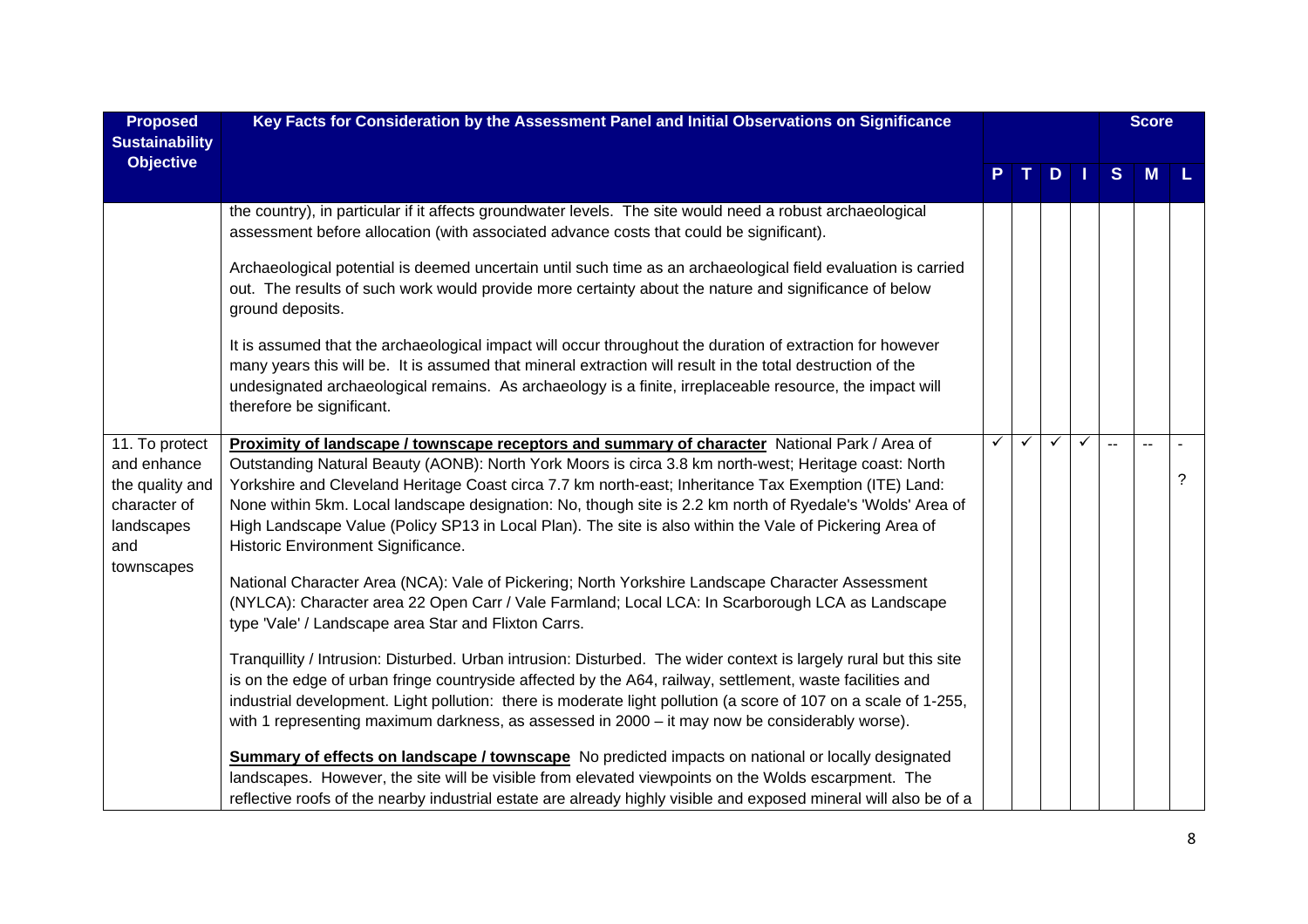| <b>Proposed</b><br><b>Sustainability</b> | Key Facts for Consideration by the Assessment Panel and Initial Observations on Significance                                                                                                                                                                                                                                                                                                                                                                                                                                                                                                                                                                                                                                                                                                                                                                |  |  |               |  |    |          |  | <b>Score</b> |  |
|------------------------------------------|-------------------------------------------------------------------------------------------------------------------------------------------------------------------------------------------------------------------------------------------------------------------------------------------------------------------------------------------------------------------------------------------------------------------------------------------------------------------------------------------------------------------------------------------------------------------------------------------------------------------------------------------------------------------------------------------------------------------------------------------------------------------------------------------------------------------------------------------------------------|--|--|---------------|--|----|----------|--|--------------|--|
| <b>Objective</b>                         |                                                                                                                                                                                                                                                                                                                                                                                                                                                                                                                                                                                                                                                                                                                                                                                                                                                             |  |  | $D \mid \mid$ |  | S. | <b>M</b> |  |              |  |
|                                          | light colour and visible. The site is also close to the village of Seamer, and to the settlement of Crossgates /<br>Eastfield, which are potential visual receptors. It is also close to the Seamer Carr landfill site, and a large<br>industrial estate. However the effect on setting is likely to be assessed in an LVIA as of low significance due<br>to distance, and the existence of detractors close by.                                                                                                                                                                                                                                                                                                                                                                                                                                            |  |  |               |  |    |          |  |              |  |
|                                          | The area is already disturbed by waste and other development including landfill and waste facilities but the<br>proposed site would include a large extent of greenfield land. All land to the west of Metes Lane appears to<br>be greenfield but there is a question mark over some of the areas to the east. There would be cumulative<br>impact with the raised landfill site, which is out of place in this flat open landscape. New screen planting<br>could also appear alien in this part of the Vale of Pickering. It is not known if the restoration would be<br>entirely dry. The proposal for agricultural after-use implies that it would be. In practice, this is likely to mean<br>a sunken area of land with unnatural slopes, which would not be capable of successful integration with its<br>surroundings. Further information is needed. |  |  |               |  |    |          |  |              |  |
|                                          | It is considered that this site would not particularly increase visual intrusion, although it could be looked<br>down on. The industrial estate nearby does draw the eye in views from the Wolds escarpment.                                                                                                                                                                                                                                                                                                                                                                                                                                                                                                                                                                                                                                                |  |  |               |  |    |          |  |              |  |
|                                          | The site is partially screened. There is screen planting along Metes Lane, within the site, and the landfill site<br>provides a visual barrier. However the landscape is generally very open (making the site relatively difficult<br>to screen - screening is also likely to be out of character in this low lying area), and hedgerows are not<br>characteristic of the low areas drained by ditches. There would be open views from the A64, which is slightly<br>elevated. There is intermittent vegetation along its boundary. Traffic from the site is unlikely to change the<br>character of the area as it already has a fair amount of traffic.                                                                                                                                                                                                    |  |  |               |  |    |          |  |              |  |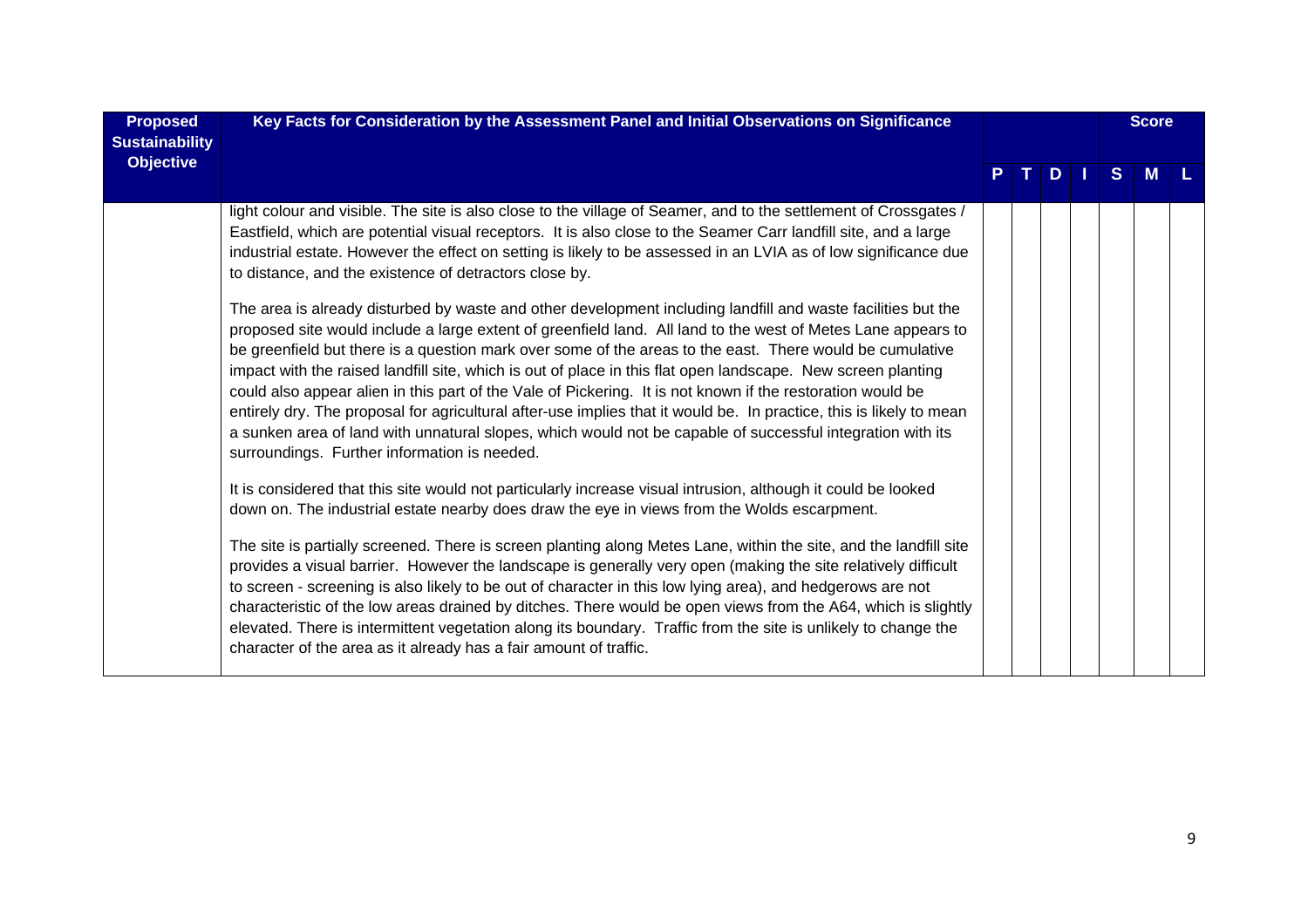| <b>Proposed</b>                                                                         | Key Facts for Consideration by the Assessment Panel and Initial Observations on Significance                                                                                                                                                                                                                                                                                                                                                                                                                                                                                                                                                                                                                                                                                                                                                                                                                                                    |              |              |              |   | <b>Score</b>   |                   |                   |
|-----------------------------------------------------------------------------------------|-------------------------------------------------------------------------------------------------------------------------------------------------------------------------------------------------------------------------------------------------------------------------------------------------------------------------------------------------------------------------------------------------------------------------------------------------------------------------------------------------------------------------------------------------------------------------------------------------------------------------------------------------------------------------------------------------------------------------------------------------------------------------------------------------------------------------------------------------------------------------------------------------------------------------------------------------|--------------|--------------|--------------|---|----------------|-------------------|-------------------|
| <b>Sustainability</b>                                                                   |                                                                                                                                                                                                                                                                                                                                                                                                                                                                                                                                                                                                                                                                                                                                                                                                                                                                                                                                                 |              |              |              |   |                |                   |                   |
| <b>Objective</b>                                                                        |                                                                                                                                                                                                                                                                                                                                                                                                                                                                                                                                                                                                                                                                                                                                                                                                                                                                                                                                                 |              |              | D            |   | S              | M                 |                   |
| 12. Achieve<br>sustainable<br>economic                                                  | Proximity of factors relevant to sustainable economic growth Site is very close to the A64 giving it<br>good access to markets at the coast, York, Hull and Leeds.                                                                                                                                                                                                                                                                                                                                                                                                                                                                                                                                                                                                                                                                                                                                                                              |              |              | ✓            | ✓ | $+$<br>$^{++}$ | $\ddot{}$<br>$++$ | $\ddot{}$<br>$++$ |
| growth and<br>create and<br>support jobs                                                | <b>Summary of effects on sustainable economic growth</b> This site would ultimately result in 2 million +<br>tonnes of sand and gravel being made available to the market. This would make a significant contribution to<br>the building sector by helping to boost supply of a key building material (as well as supporting freight driving<br>jobs). Some concerns exist regarding the visual impact of the site from road and rail networks approaching<br>Scarborough and the knock on impact this could have on tourism and the economy. It is therefore<br>considered that both positive and negative impacts could arise as a result of this site.                                                                                                                                                                                                                                                                                       |              |              |              |   |                |                   | ?                 |
| 13. Maintain<br>and enhance<br>the viability<br>and vitality of<br>local<br>communities | Proximity of factors relevant to community vitality / viability Index of Multiple Deprivation (IMD) rank-<br>26,596 - Not in most deprived 20%, Seamer Ward. Crossgates is the nearest Settlement 375m north.<br>Seamer also lies 800m north-west.<br>Summary of effects on vitality / viability The site is likely to support a small number of jobs. Whilst the<br>site would provide a source of sand and gravel which could aid future development, it is considered that the<br>immediate settlements are unlikely to directly benefit in any significant way. The location of the site in close<br>proximity to the rail and road network to Scarborough may have a minor negative impact on the impression<br>that visitors get of the area and on tourism.                                                                                                                                                                              |              | ✓            |              | ✓ |                |                   | 0                 |
| 14. To provide<br>opportunities<br>to enable<br>recreation,<br>leisure and<br>learning  | Proximity to recreation, leisure and learning receptors Bridleway 30.20/8/1 crosses site from north to<br>south. Bridleway 30.20/4/1 follows north eastern boundary of the site (immediately adjacent). Footpath<br>30.20/5/2 touches eastern boundary of site then moves slowly away though always remaining quite close.<br>Footpath 30.20/5/1 is 250m north. Footpath 30.20/3/1 is 60m from north-west corner of site. Common land /<br>Village Greens: None within 500m. Nearest draft common land at Seamer circa 1km north-west.<br><b>Summary of effects on recreation, leisure and learning.</b> At least one bridleway would need to be<br>diverted, and 2 bridleways would, at points be in range of visual, dust and noise impacts. 2 other footpaths<br>come quite close to the site and may also suffer impacts. Effects are likely to combine with the adjacent<br>waste site. Upon restoration baseline conditions would return. | $\checkmark$ | $\checkmark$ | $\checkmark$ |   | $\sim$         | $\sim$            | 0                 |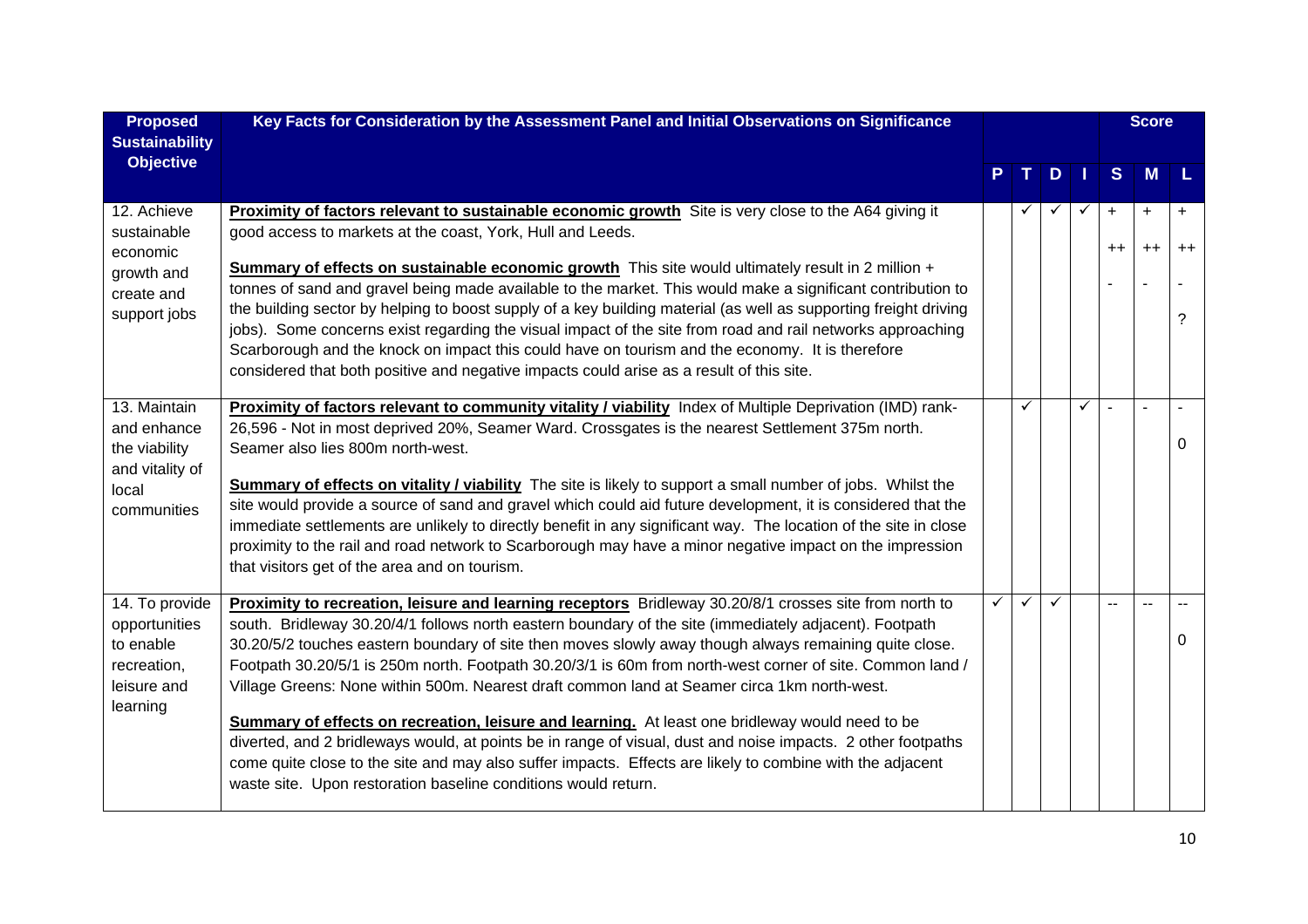| <b>Proposed</b><br><b>Sustainability</b>                                                                     | Key Facts for Consideration by the Assessment Panel and Initial Observations on Significance                                                                                                                                                                                                                                                                                                                                                                                                                                                                                                                                                                        |              |              |          | <b>Score</b>                 |      |
|--------------------------------------------------------------------------------------------------------------|---------------------------------------------------------------------------------------------------------------------------------------------------------------------------------------------------------------------------------------------------------------------------------------------------------------------------------------------------------------------------------------------------------------------------------------------------------------------------------------------------------------------------------------------------------------------------------------------------------------------------------------------------------------------|--------------|--------------|----------|------------------------------|------|
| <b>Objective</b>                                                                                             |                                                                                                                                                                                                                                                                                                                                                                                                                                                                                                                                                                                                                                                                     |              | D            | S.       | M                            |      |
| 15. To protect<br>and improve<br>the wellbeing,<br>health and<br>safety of local<br>communities              | <b>Proximity to population / community receptors / factors relevant to health and wellbeing</b> No schools<br>or health centres within 1km. Nearest settlement is Seamer 300m to the north.<br>Summary of effects on health and wellbeing There are 3 isolated farms within 500m. These may be<br>affected by dust and noise from this quarry. Moreover, Seamer lies to the north with numerous properties<br>within 500m. While this may be beyond the range of dust in most cases, further assessment would be<br>needed to completely rule out significant impacts. Noise levels may also still be significant here. Impacts<br>may combine with those at WJP15. | $\checkmark$ | $\checkmark$ | ?        | $\blacksquare$<br>$\ddot{?}$ | ?    |
| 16. To<br>minimise flood<br>risk and<br>reduce the<br>impact of<br>flooding                                  | <b>Proximity to flood zones</b> Eastern edge (c2%) in flood zone 3, <1% in flood zone 2. Site has small patches<br>of mostly low risk surface water flooding. Very small (less than 1%) patches of medium risk (1 in 100).<br>Derwent Catchment Flood Management Plan (CFMP) Unit: The Carrs / Policy 1<br><b>Summary of effects on flooding</b> Site is not particularly prone to flooding and is water compatible.                                                                                                                                                                                                                                                |              |              | $\Omega$ | $\Omega$                     | 0    |
| 17. To<br>address the<br>needs of a<br>changing<br>population in<br>a sustainable<br>and inclusive<br>manner | <b>Proximity to factors relevant to the needs of a changing population</b> The site does not conflict with any<br>known allocations in other plans.<br>Summary of effects on a changing population The site would make a significant contribution to self-<br>sufficiency in the supply of sand and gravel and may also support markets outside of the plan area.                                                                                                                                                                                                                                                                                                   | ✓            | $\checkmark$ | $++$     | $++$                         | $++$ |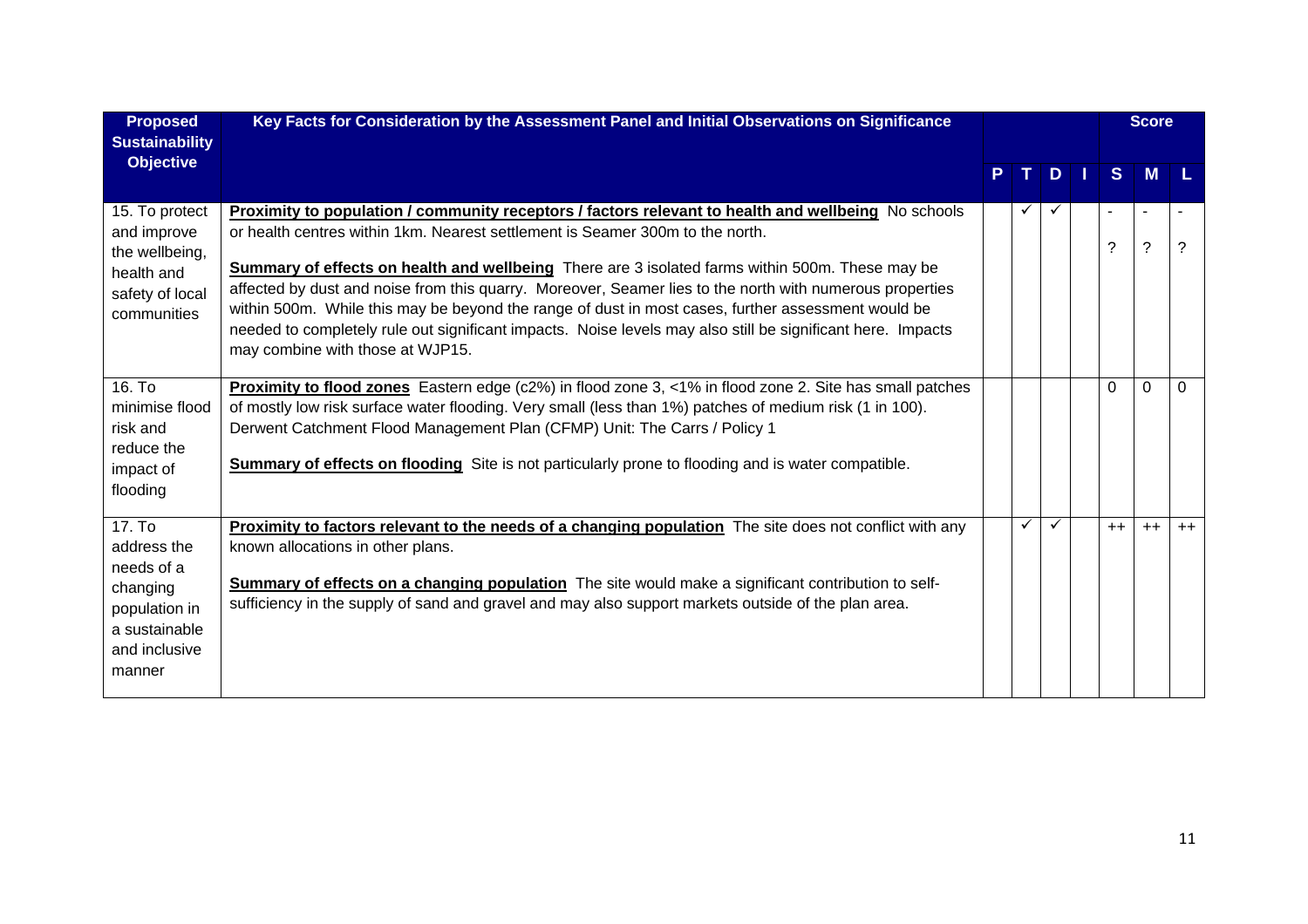| <b>Proposed</b><br><b>Sustainability</b> | Key Facts for Consideration by the Assessment Panel and Initial Observations on Significance                                                                                                                                                                                                                                                                                                                                                                                                                                                                                                                                                                                                                                                                                                                                                                                                                                                                                                                                                                                                                |    |              |     |              |                                 | <b>Score</b>               |   |
|------------------------------------------|-------------------------------------------------------------------------------------------------------------------------------------------------------------------------------------------------------------------------------------------------------------------------------------------------------------------------------------------------------------------------------------------------------------------------------------------------------------------------------------------------------------------------------------------------------------------------------------------------------------------------------------------------------------------------------------------------------------------------------------------------------------------------------------------------------------------------------------------------------------------------------------------------------------------------------------------------------------------------------------------------------------------------------------------------------------------------------------------------------------|----|--------------|-----|--------------|---------------------------------|----------------------------|---|
| <b>Objective</b>                         |                                                                                                                                                                                                                                                                                                                                                                                                                                                                                                                                                                                                                                                                                                                                                                                                                                                                                                                                                                                                                                                                                                             | P. | $T_{\rm{H}}$ | $D$ |              | S                               | M                          |   |
| Cumulative<br>effects                    | <b>Cumulative / Synergistic effects</b><br>Planning context: Crossgates is the nearest Settlement 375m north. This merges with Eastfield which is<br>about 600m north of the site. Seamer also lies 800m north-west. The Draft Local Plan for Scarborough<br>positions Eastfield and Crossgates as part of the Scarborough Urban Area settlements, and places Seamer<br>amongst the Service Villages. The Scarborough Urban Area is the Principal Town and the main focus of<br>development, while Service Villages will attract development to meet local needs. The Draft Policies Map<br>shows no allocations on site or adjacent, though policy EG3 is proposed to apply at the end of Meads Lane<br>(Protected Land for Employment Use). This is land reserved for the possible future expansion of<br>Scarborough Business Park.<br>Other Joint Minerals and Waste Plan sites: WJP15 is adjacent to the eastern boundary. Historic applications<br>for waste management at Seamer Carr adjacent to the east.<br>Historic minerals and waste sites: Seamer Waste Water Treatment Works is 1.4 km west. |    |              |     |              |                                 |                            |   |
|                                          | Cumulative effects may occur relating to losses to archaeology in combination with Scarborough District<br>Council allocations (Historic England have stressed that there is a need for a wider archaeological strategy<br>in this area to address cumulative impacts).                                                                                                                                                                                                                                                                                                                                                                                                                                                                                                                                                                                                                                                                                                                                                                                                                                     |    | ✓            |     | $\checkmark$ | $-$<br>$\overline{\phantom{a}}$ | $\blacksquare$             |   |
|                                          | Although vehicle numbers are modest, there is thought to be a transport issue in this area about accessing<br>the A64 especially at peak times.                                                                                                                                                                                                                                                                                                                                                                                                                                                                                                                                                                                                                                                                                                                                                                                                                                                                                                                                                             |    |              |     |              | ?                               | ?                          | ? |
|                                          | There may be temporary cumulative air quality effects with the Seamer Carr waste disposal facility (WJP15)<br>(e.g. dust may combine with bio-aerosols on occasion), though residential receptors where this might occur<br>are quite distant so the effect is likely to only affect the industrial estate. If the industrial estate expands in<br>the longer term the effect may become slightly more significant.                                                                                                                                                                                                                                                                                                                                                                                                                                                                                                                                                                                                                                                                                         |    | ✓            |     | $\checkmark$ | $\sim$<br>$\Omega$              | $\overline{a}$<br>$\Omega$ | ? |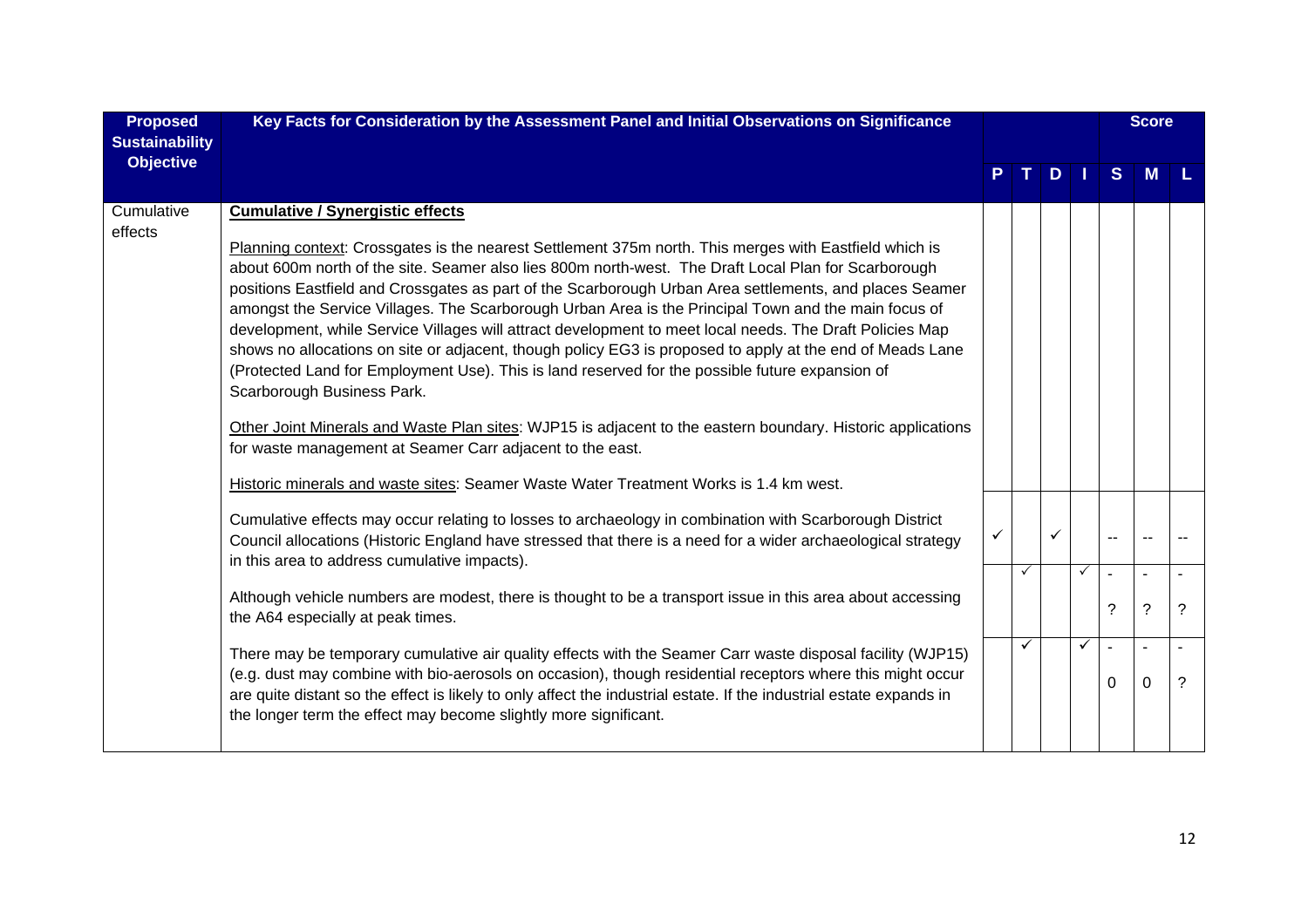| <b>Proposed</b><br><b>Sustainability</b> | Key Facts for Consideration by the Assessment Panel and Initial Observations on Significance                                                                                                                                                                                    |  |       | <b>Score</b> |  |
|------------------------------------------|---------------------------------------------------------------------------------------------------------------------------------------------------------------------------------------------------------------------------------------------------------------------------------|--|-------|--------------|--|
| <b>Objective</b>                         |                                                                                                                                                                                                                                                                                 |  | PTDIS | <b>M</b>     |  |
| Limitations /<br>data gaps               | No significant data gaps. More detailed assessment would be required to fully evaluate a number of effects however. This should be<br>addressed at any subsequent planning application stage.                                                                                   |  |       |              |  |
| <b>Score</b>                             |                                                                                                                                                                                                                                                                                 |  |       |              |  |
| $++$                                     | The Site option is predicted to have major positive effects on the achievement of the SA objective. For example, this may include a significant<br>contribution to issues or receptor of more than local significance, or to several issues or receptors of local significance. |  |       |              |  |
| $\ddot{}$                                | The Site option is predicted to have minor positive effects on achievement of the SA objective. For example, this may include a significant<br>contribution to an issue or receptor of more local significance.                                                                 |  |       |              |  |
| 0                                        | The Site option will have no effect on the achievement of the SA objective <sup>3</sup> .                                                                                                                                                                                       |  |       |              |  |
|                                          | The Site option is predicted to have minor negative effects on the achievement of the SA objective. For example, this may include a negative<br>contribution to an issue or receptor of local significance.                                                                     |  |       |              |  |
| $\sim$                                   | The Site option is predicted to have major negative effects on the achievement of the SA objective. For example, this may include a significant<br>negative contribution to an issue or receptor of more than local significance.                                               |  |       |              |  |
| $\tilde{?}$                              | The impact of the Site option on the SA objective is uncertain.                                                                                                                                                                                                                 |  |       |              |  |

 $\frac{1}{3}$ This includes where there is no clear link between the site SA objective and the site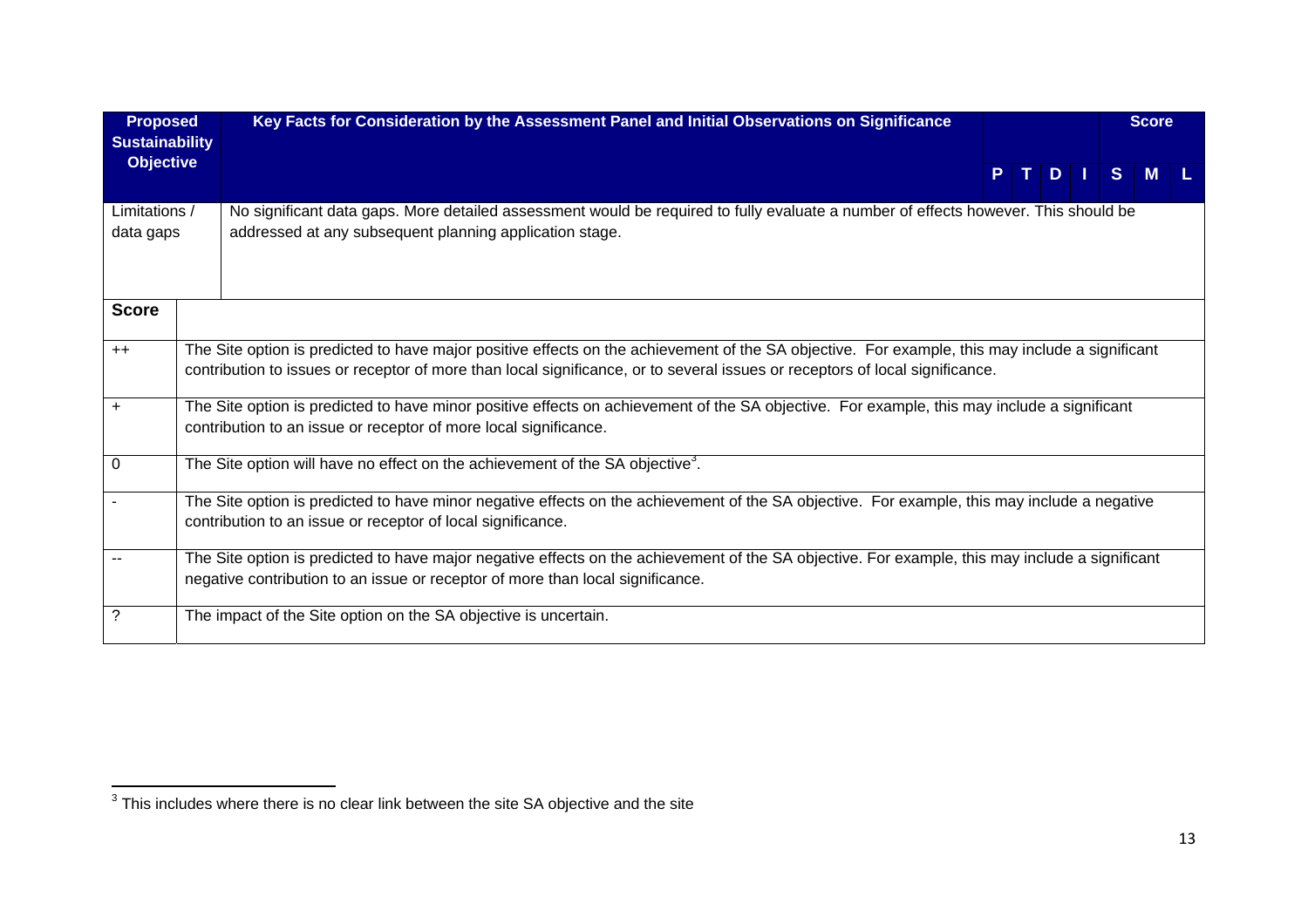## **WJP15 – Seamer Lane, Eastfield, Scarborough**

| Site Name                   | Site WJP15 Seamer Carr, Eastfield, Scarborough                                                         |
|-----------------------------|--------------------------------------------------------------------------------------------------------|
| <b>Current Use</b>          | Current Use: Landfill (under restoration), Recycling (including treatment, bulking and transfer), open |
|                             | windrow Composting, Energy from Waste (Biomass and Landfill Gas Utilization)                           |
| Nature of Planning Proposal | Nature of Planning Proposal: Retention of existing recycling (including treatment, bulking and         |
|                             | transfer), open windrow composting, and energy from waste (biomass) facilities beyond end of           |
|                             | current planning permissions which are limited to 2020 and new inert waste screening facility          |
| Size                        | Size: 107.8 ha                                                                                         |
| Proposed life of site       | Proposed life of site: 15 to 20 years                                                                  |
| <b>Notes</b>                | Notes: Compost to be used in site restoration of landfill site, which is being restored to woodland,   |
|                             | shrubs and grassland with original recycling building to be retained for continued use under current   |
|                             | planning permission until 2020. Other recycling building not time limited. Energy from Waste (GEM      |
|                             | plant currently time limited to 2020). Landfill gas utilisation plant to be removed when no longer     |
|                             | required for that function. No restoration specified.                                                  |

SA FINDINGS SUMMARISE SIGNIFICANT EFFECTS ONLY. A WIDER RANGE OF CONSTRAINTS AND OPPORTUNITIES WERE INITIALLY ANALYSED AND DISTILLED DOWN TO ONLY THOSE WITH THE POTENTIAL TO BE SIGNIFICANT (SEE ALSO SITE ASSESSMENT METHODOLOGY SUMMARY REPORT FOR A FULL LIST OF CONSTRAINTS AND OPPORTUNITIES).

| <b>Proposed</b><br><b>Sustainability</b> | Key Facts for Consideration by the Assessment Panel and Initial Observations on Significance                |              |       |   |          | Score    |          |
|------------------------------------------|-------------------------------------------------------------------------------------------------------------|--------------|-------|---|----------|----------|----------|
| <b>Objective</b>                         |                                                                                                             |              | P T D |   | S.       | <b>M</b> |          |
| 1. To protect                            | Proximity of international / national and local designations and key features Natura 2000: 13km             | $\checkmark$ |       | ✓ | $\Omega$ |          | $\Omega$ |
| and enhance                              | south-east lies Flamborough Head SAC; SSSI: 5 SSSIs within 5km. Closest to site is Cayton, Cornelian and    |              |       |   |          |          |          |
| biodiversity                             | South Bays 3.4km north-east; National Nature Reserve (NNR): Forge Valley Woods 4.5 km north-west;           |              |       |   |          |          |          |
| and geo-                                 | LNR: The Dell 1.7km north-east; SINC: 7 SINCs (proposed/former/current) within 2km. Closest to the site     |              |       |   |          |          |          |
| diversity and                            | are Burton Riggs Gravel Pits (ratified, TA08-15) 15m north, Cayton Meadow (ratified, TA08-11) 350m north-   |              |       |   |          |          |          |
| improve                                  | east, River Hertford (ratified, TA08-20) 405m south.                                                        |              |       |   |          |          |          |
| habitat                                  |                                                                                                             |              |       |   |          |          |          |
| connectivity                             | UK Priority Habitats: c. 85% of the site is covered by deciduous woodland and coastal and floodplain        |              |       |   |          |          |          |
|                                          | grazing marsh according to DEFRA mapping (however this site has previously been developed and               |              |       |   |          |          |          |
|                                          | therefore the site currently comprises landfill, recycling facilities, composting and energy from waste). A |              |       |   |          |          |          |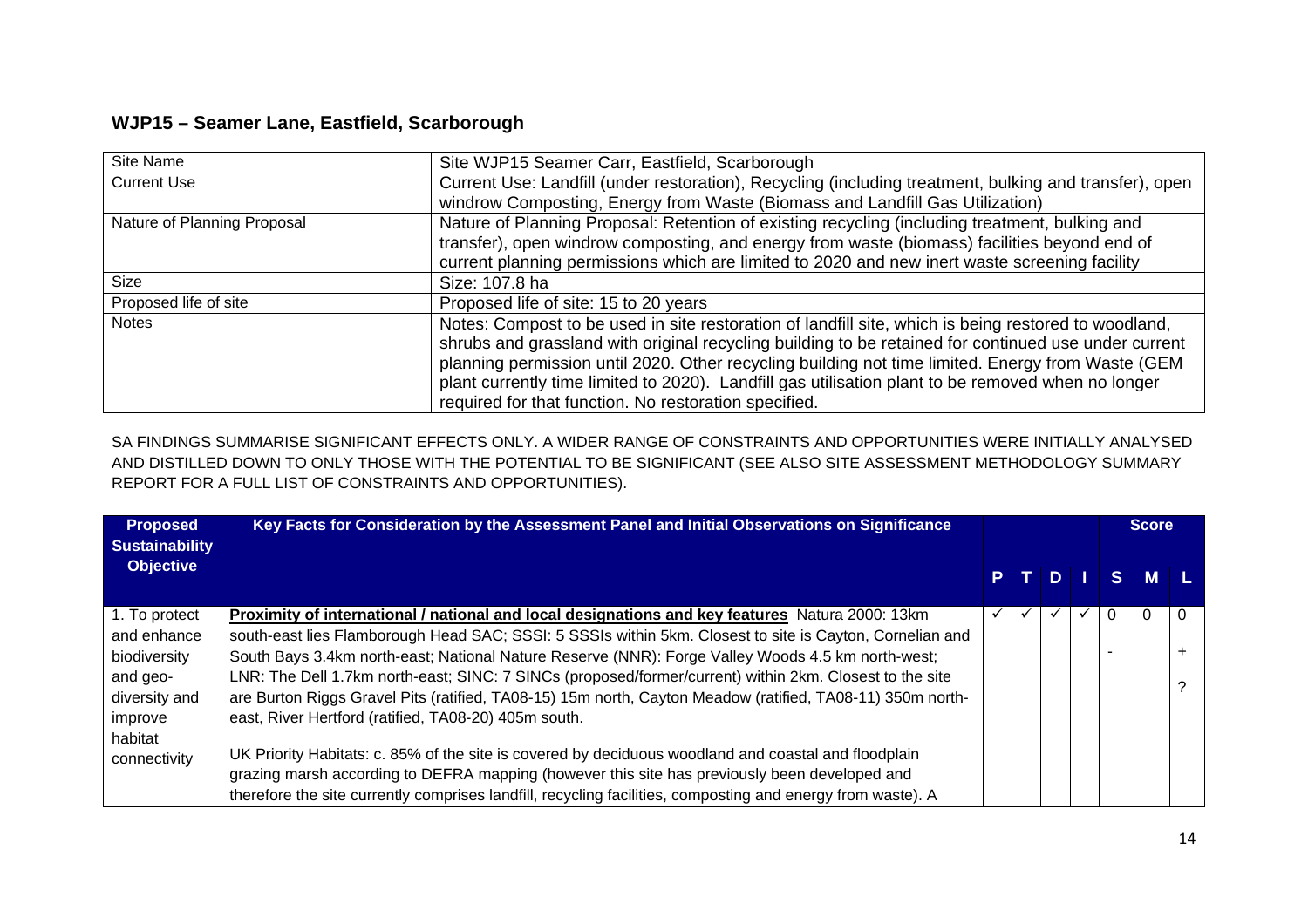| <b>Proposed</b>       | Key Facts for Consideration by the Assessment Panel and Initial Observations on Significance                                                                                                                                                                                                                                                                                                                                                                                                                                                                                                                                                                                                                                                                                                                                                                                                                                                                                                                                                                                                                                                                                                                                                                                                                                                                                                                                                                                                              |  |     |   | <b>Score</b> |  |
|-----------------------|-----------------------------------------------------------------------------------------------------------------------------------------------------------------------------------------------------------------------------------------------------------------------------------------------------------------------------------------------------------------------------------------------------------------------------------------------------------------------------------------------------------------------------------------------------------------------------------------------------------------------------------------------------------------------------------------------------------------------------------------------------------------------------------------------------------------------------------------------------------------------------------------------------------------------------------------------------------------------------------------------------------------------------------------------------------------------------------------------------------------------------------------------------------------------------------------------------------------------------------------------------------------------------------------------------------------------------------------------------------------------------------------------------------------------------------------------------------------------------------------------------------|--|-----|---|--------------|--|
| <b>Sustainability</b> |                                                                                                                                                                                                                                                                                                                                                                                                                                                                                                                                                                                                                                                                                                                                                                                                                                                                                                                                                                                                                                                                                                                                                                                                                                                                                                                                                                                                                                                                                                           |  |     |   |              |  |
| <b>Objective</b>      |                                                                                                                                                                                                                                                                                                                                                                                                                                                                                                                                                                                                                                                                                                                                                                                                                                                                                                                                                                                                                                                                                                                                                                                                                                                                                                                                                                                                                                                                                                           |  | $D$ | S | <b>M</b>     |  |
|                       |                                                                                                                                                                                                                                                                                                                                                                                                                                                                                                                                                                                                                                                                                                                                                                                                                                                                                                                                                                                                                                                                                                                                                                                                                                                                                                                                                                                                                                                                                                           |  |     |   |              |  |
|                       | small area of deciduous woodland lies adjacent to the east and the rest of the site is largely surrounded by<br>coastal and floodplain grazing marsh. An area of lowland meadow lies 15m NE. Site visit: the following<br>habitats noted on site: small ponds, pasture / grassland, woodland /copse, standalone trees; Ecological<br>networks- c.15% of the site is covered by mire, fen, bog core EHN, c.15% of the site is covered by coastal<br>and floodplain grazing marsh local network, GI- Site lies almost entirely within Hertford D38 district GI<br>corridor. Living Landscapes- Site entirely within NY21 Cayton and Flixton Carrs. Key habitats- River<br>Hertford, floodplain. Management issues- ensure that spring flashes not affected by any wetland creation.<br>Summary of effects on designated sites and important features for biodiversity / geodiversity No<br>significant effects predicted for SAC/SPAs or SSSIs. There is however some functional connectivity between<br>the site and SINC sites close to the River Hertford via Flood Zone 3 and local drains and they may be<br>vulnerable to either pollution or hydrological impacts. However, it is not possible to draw a conclusion on this<br>at the current time without further information on the hydrology of the site and surrounding area. Similarly,<br>there are habitats in the wider area that are ground water dependent but impacts upon these are considered<br>unlikely as no extraction is proposed. |  |     |   |              |  |
|                       | In terms of species that may be present onsite, great crested newt is known from Burton Riggs SINC.<br>Nesting birds, farmland birds, badger and foraging bats are also likely to be supported. Watercourses have<br>the potential to support water vole.                                                                                                                                                                                                                                                                                                                                                                                                                                                                                                                                                                                                                                                                                                                                                                                                                                                                                                                                                                                                                                                                                                                                                                                                                                                 |  |     |   |              |  |
|                       | In the longer term there are opportunities to create priority habitats that would strengthen local networks<br>(particularly as the site lies in very close proximity to Burton Riggs SINC/YWT reserve). Further details<br>regarding site restoration are required; however any restoration should consider how it will make links with<br>the wider landscape.                                                                                                                                                                                                                                                                                                                                                                                                                                                                                                                                                                                                                                                                                                                                                                                                                                                                                                                                                                                                                                                                                                                                          |  |     |   |              |  |
|                       | Some of the above effects could be amplified through cumulative impacts relating to this site combined with<br>the potential mineral site adjacent.                                                                                                                                                                                                                                                                                                                                                                                                                                                                                                                                                                                                                                                                                                                                                                                                                                                                                                                                                                                                                                                                                                                                                                                                                                                                                                                                                       |  |     |   |              |  |
|                       | To summarise, neutral to minor negative impacts are anticipated in the short term (depending on the<br>presence of protected species), while operational effects moving into the medium term are likely to be more                                                                                                                                                                                                                                                                                                                                                                                                                                                                                                                                                                                                                                                                                                                                                                                                                                                                                                                                                                                                                                                                                                                                                                                                                                                                                        |  |     |   |              |  |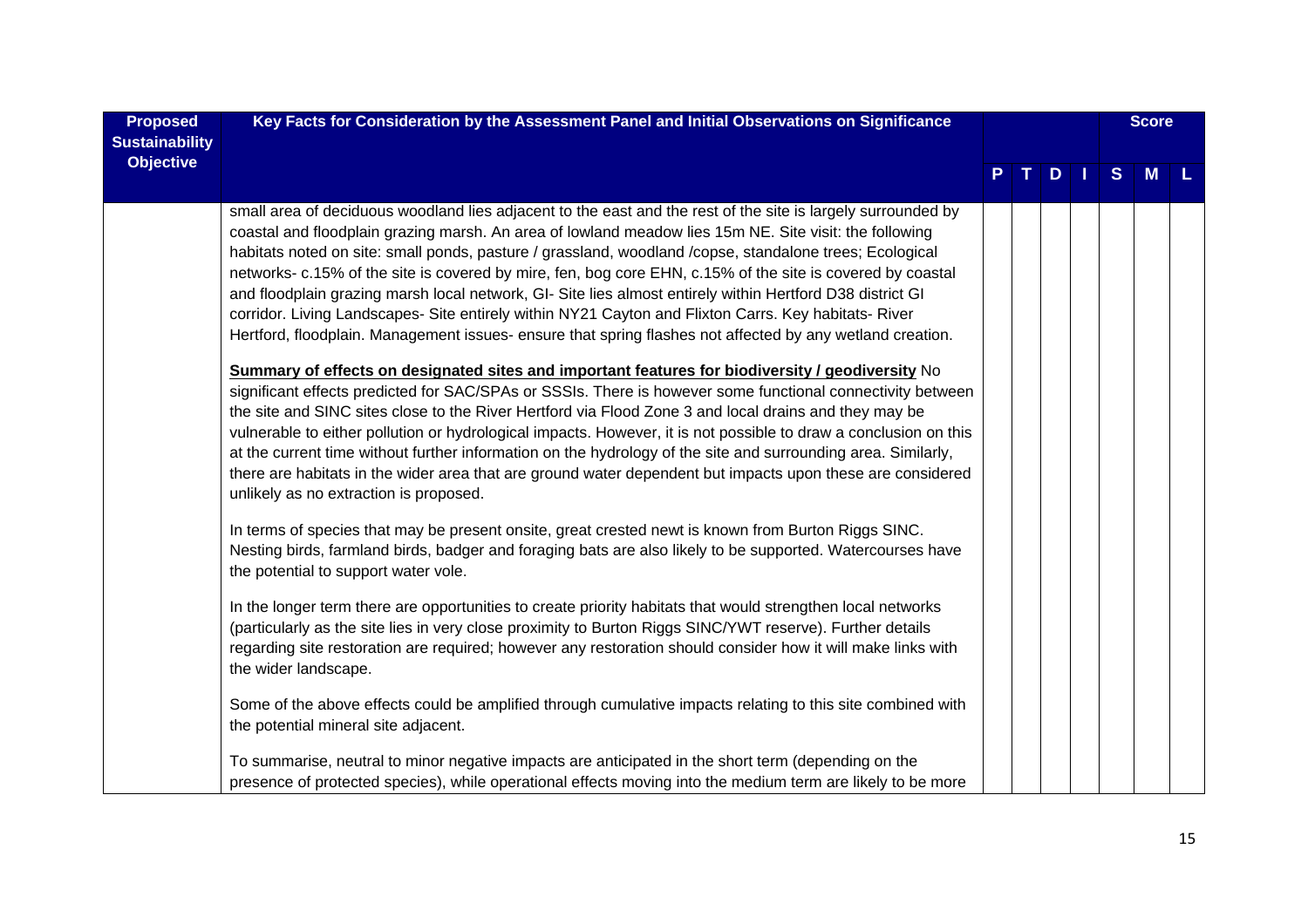| <b>Proposed</b>                                                                            | Key Facts for Consideration by the Assessment Panel and Initial Observations on Significance                                                                                                                                                                                                                                                                                                                                                                                                                                                                                                                                                                                                                                                                                                                                                                                                                                                                                                                                                                                                                                                                                                                                                                                                                                                                                                                                                                                                                                                                                                                                                                                                                                                                                                                                                      |              |              |   |                | <b>Score</b>                     |        |
|--------------------------------------------------------------------------------------------|---------------------------------------------------------------------------------------------------------------------------------------------------------------------------------------------------------------------------------------------------------------------------------------------------------------------------------------------------------------------------------------------------------------------------------------------------------------------------------------------------------------------------------------------------------------------------------------------------------------------------------------------------------------------------------------------------------------------------------------------------------------------------------------------------------------------------------------------------------------------------------------------------------------------------------------------------------------------------------------------------------------------------------------------------------------------------------------------------------------------------------------------------------------------------------------------------------------------------------------------------------------------------------------------------------------------------------------------------------------------------------------------------------------------------------------------------------------------------------------------------------------------------------------------------------------------------------------------------------------------------------------------------------------------------------------------------------------------------------------------------------------------------------------------------------------------------------------------------|--------------|--------------|---|----------------|----------------------------------|--------|
| <b>Sustainability</b>                                                                      |                                                                                                                                                                                                                                                                                                                                                                                                                                                                                                                                                                                                                                                                                                                                                                                                                                                                                                                                                                                                                                                                                                                                                                                                                                                                                                                                                                                                                                                                                                                                                                                                                                                                                                                                                                                                                                                   |              |              |   |                |                                  |        |
| <b>Objective</b>                                                                           |                                                                                                                                                                                                                                                                                                                                                                                                                                                                                                                                                                                                                                                                                                                                                                                                                                                                                                                                                                                                                                                                                                                                                                                                                                                                                                                                                                                                                                                                                                                                                                                                                                                                                                                                                                                                                                                   |              | $D$          |   | S              | <b>M</b>                         |        |
|                                                                                            | neutral. In the longer term, there may be neutral to positive effects depending on what restoration is<br>approved and the extent to which enhancements for biodiversity are provided.                                                                                                                                                                                                                                                                                                                                                                                                                                                                                                                                                                                                                                                                                                                                                                                                                                                                                                                                                                                                                                                                                                                                                                                                                                                                                                                                                                                                                                                                                                                                                                                                                                                            |              |              |   |                |                                  |        |
| 2. To enhance<br>or maintain<br>water quality<br>and improve<br>efficiency of<br>water use | Proximity of water quality / quantity receptors The site does not lie within a nitrate vulnerable zone.<br>Northern 50% of site in SPZ 1 and 2. Humber RBMD: Derwent Management Catchment. Nearest water<br>body is Eastfield Drain Lower to River Hertford - 0m south (runs along southern boundary of site). Current<br>ecological status is moderate. Current overall status is moderate. Status objective is good by 2027. No<br>RBMP lakes. Groundwater: Northern tip of site in Derwent Vale and Pickering Corallian limestone (Current<br>overall status poor, Status objective: good by 2027). CAMS: surface water resources available less than<br>30% of time. More than 70% of the time new extraction licenses may be more restricted or new licenses<br>may not be available (red assessments recorded for at least 70% of lowest flows).<br>Summary of effects on water quality The 'Eastfield Drain to Lower River Hertford' could be a receptor for<br>pollutants (such as fuel or soil / silt particles) during construction of the inert waste screening facility or<br>continued operation of the existing site uses. Appropriate stand off and good site management would help<br>mitigate this. The northern area of the site lies in source protection zone 1 and 2. It is considered that the<br>continuation of current site uses would have a neutral impact upon this source protection zone, however if<br>the new inert waste screening facility is constructed in source protection zone 1 or 2, pollution incidents such<br>as fuel spills, even above the saturated zone, could contaminate the aquifer.<br>Some uncertainty is also noted due to the possible restrictions on water extraction at the site. This is,<br>however, expected to be dealt with through the water licensing regime if water is needed. | $\checkmark$ | $\checkmark$ |   | ?              | $\blacksquare$<br>$\overline{?}$ | ?      |
|                                                                                            | Overall risk to the water environment is considered to be low, though some additional mitigation may be<br>needed to deal with any risk to 'Eastfield Drain to Lower River Hertford' and the Source Protection Zone.<br>Effects are uncertain following restoration as the restoration scheme is currently unknown.                                                                                                                                                                                                                                                                                                                                                                                                                                                                                                                                                                                                                                                                                                                                                                                                                                                                                                                                                                                                                                                                                                                                                                                                                                                                                                                                                                                                                                                                                                                               |              |              |   |                |                                  |        |
| 3. To reduce<br>transport<br>miles and                                                     | <b>Proximity of transport receptors</b> Site is very close to the A64 giving it good access to waste arisings at<br>the coast, York, Hull, Leeds and Scarborough, though is some way distant from all but Scarborough and<br>coastal settlements. Access: The site is accessed via Dunslow Road with HGVs exporting waste required to                                                                                                                                                                                                                                                                                                                                                                                                                                                                                                                                                                                                                                                                                                                                                                                                                                                                                                                                                                                                                                                                                                                                                                                                                                                                                                                                                                                                                                                                                                             | ✓            |              | ✓ | ?<br>$\ddot{}$ | $\ddot{?}$                       | ?<br>٠ |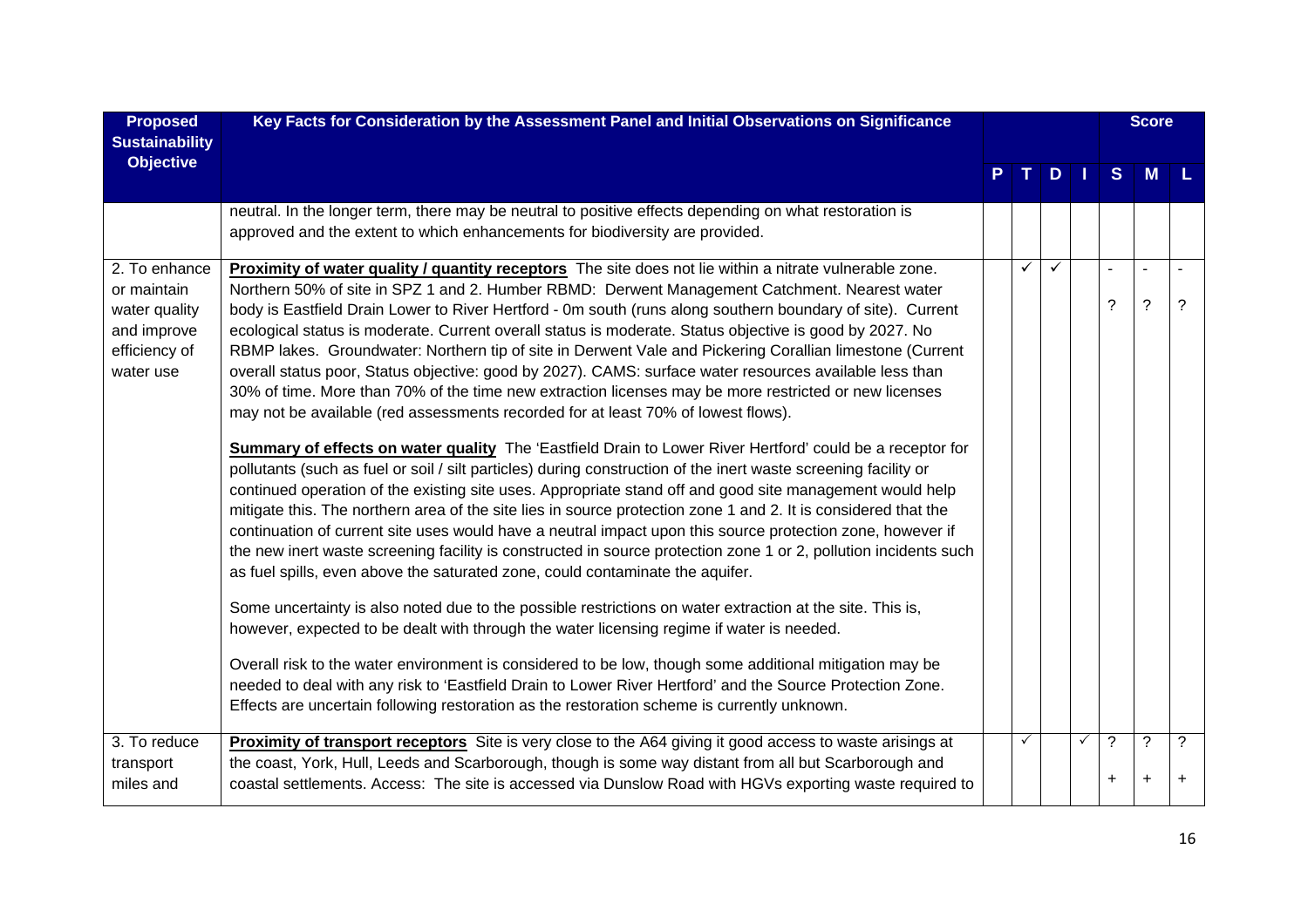| <b>Proposed</b><br><b>Sustainability</b>                                                                                 | Key Facts for Consideration by the Assessment Panel and Initial Observations on Significance                                                                                                                                                                                                                                                                                                                                                                                                                                                                                                                                                                                                                                                                                                                                                                                                                                                                                                                                                                                                                                                                                                                                                                                                                                                                                                                                                                                                                                                                                                                                                                                                                                                           |   |   |              | <b>Score</b> |                |
|--------------------------------------------------------------------------------------------------------------------------|--------------------------------------------------------------------------------------------------------------------------------------------------------------------------------------------------------------------------------------------------------------------------------------------------------------------------------------------------------------------------------------------------------------------------------------------------------------------------------------------------------------------------------------------------------------------------------------------------------------------------------------------------------------------------------------------------------------------------------------------------------------------------------------------------------------------------------------------------------------------------------------------------------------------------------------------------------------------------------------------------------------------------------------------------------------------------------------------------------------------------------------------------------------------------------------------------------------------------------------------------------------------------------------------------------------------------------------------------------------------------------------------------------------------------------------------------------------------------------------------------------------------------------------------------------------------------------------------------------------------------------------------------------------------------------------------------------------------------------------------------------|---|---|--------------|--------------|----------------|
| <b>Objective</b>                                                                                                         |                                                                                                                                                                                                                                                                                                                                                                                                                                                                                                                                                                                                                                                                                                                                                                                                                                                                                                                                                                                                                                                                                                                                                                                                                                                                                                                                                                                                                                                                                                                                                                                                                                                                                                                                                        | P | D | <sub>S</sub> | M            |                |
| associated<br>emissions<br>from transport<br>and<br>encourage the<br>use of<br>sustainable<br>modes of<br>transportation | route to the A64. HGV vehicles: 124 -164 (application details MIN3314 and NY/2007/0294/FUL) Light<br>vehicles: 32 (application details MIN3314 and NY/2007/0294/FUL).<br>Net change in daily two-way trip generations: Light vehicles: 0; HGVs: 0. Traffic assessment rating: green.<br>PROW: Footpath 30.20/5/2 passes within 10m of the eastern boundary of the site. Bridleway 30.20/4/1<br>starts at the northern boundary of the site (See also SA Objective 14).<br>Rail: Rail line borders the east side of site / nearest known railhead 63 km SW; Strategic Road: A64<br>adjacent (this is also a timber route); Canal / Freight waterway:52 km south-west (Ouse)<br><b>Summary of effects on transport</b> While this site could generate up to 164 HGV movements, these<br>movements are already in place and are not expected to rise. However, the current site has permission to<br>operate until 2020, so impacts from this submission will continue to be felt beyond 2020, though at the same<br>level as before. The traffic assessment points out that access road leading to the site are newly constructed<br>and designed to cope with traffic volumes.<br>HGV movement is acceptable onto the length of Seamer Carr Road that is proposed to become publicly<br>maintainable. A transport assessment will determine the impact of the proposal on the existing wider<br>highway network and whether any improvements are required. This assessment will also need to review<br>sustainable travel.<br>The site has no direct frontage to a highway maintainable at the public expense. The site has an existing<br>dedicated access <sup>4</sup> . Some remedial works may be necessary to the network around the business park |   |   | $\ddot{}$    | $\ddot{}$    | $\ddot{}$<br>0 |
|                                                                                                                          | before it can be accepted as publicly maintained.<br>While this site may extend significant traffic impacts in the local area, if the current site is not retained, this is                                                                                                                                                                                                                                                                                                                                                                                                                                                                                                                                                                                                                                                                                                                                                                                                                                                                                                                                                                                                                                                                                                                                                                                                                                                                                                                                                                                                                                                                                                                                                                            |   |   |              |              |                |

<sup>&</sup>lt;sup>4</sup> North Yorkshire Highways are currently in negotiations with Scarborough Borough Council and the developer of the business park road network with a view to Highways formally adopting the business park road network. The most southerly section of Seamer Carr Road which forms the access to the site is privately owned (by NYCC) and it is not part of the negotiations to become publicly maintainable highway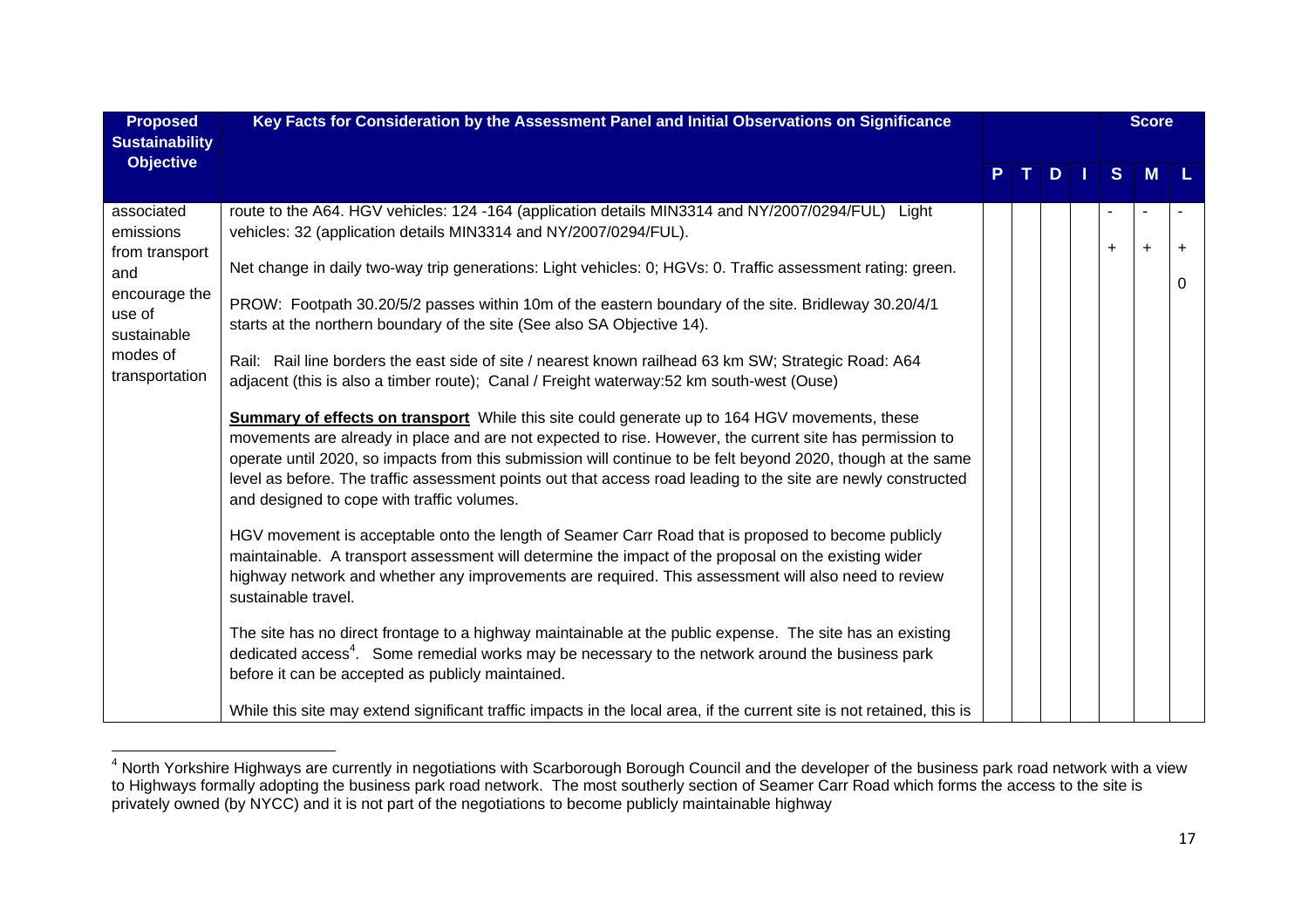| <b>Proposed</b><br><b>Sustainability</b>                                                  | Key Facts for Consideration by the Assessment Panel and Initial Observations on Significance                                                                                                                                                                                                                                                                                                                                                                                                                                                                                                                                                                                                                                                                                                                                                                                                                                                               |   |              |              |              | <b>Score</b> |                |
|-------------------------------------------------------------------------------------------|------------------------------------------------------------------------------------------------------------------------------------------------------------------------------------------------------------------------------------------------------------------------------------------------------------------------------------------------------------------------------------------------------------------------------------------------------------------------------------------------------------------------------------------------------------------------------------------------------------------------------------------------------------------------------------------------------------------------------------------------------------------------------------------------------------------------------------------------------------------------------------------------------------------------------------------------------------|---|--------------|--------------|--------------|--------------|----------------|
| <b>Objective</b>                                                                          |                                                                                                                                                                                                                                                                                                                                                                                                                                                                                                                                                                                                                                                                                                                                                                                                                                                                                                                                                            |   | D.           |              | <sub>S</sub> | M            |                |
|                                                                                           | likely to result in longer journeys for the waste that currently arrives at this site. Indirectly this would mean<br>this site has a positive effect, notwithstanding the minor works which are needed to improve the network.<br>It is felt that that this proposal is unlikely to generates significant travel demand.                                                                                                                                                                                                                                                                                                                                                                                                                                                                                                                                                                                                                                   |   |              |              |              |              |                |
| 4. To protect<br>and improve<br>air quality                                               | Proximity of air quality receptors Site is not within a Hazardous Substances Consent Consultation Zone<br>or within 2km of an AQMA.<br><b>Summary of effects on air quality</b> The allocation would allow for the continued operation of the current<br>site uses and therefore minor negative impacts may occur in relation to this objective in comparison to the<br>baseline situation of restoration of the site. Additional air quality impacts including vehicle emissions<br>(maintained at current levels into the longer term), dust, odour and bio aerosols from composting may occur.<br>In addition, the construction of an additional waste screening facility may generate dust/ emissions.                                                                                                                                                                                                                                                 | ✓ | $\checkmark$ |              |              | ÷.           |                |
| 5. To use soil<br>and land<br>efficiently and<br>safeguard or<br>enhance their<br>quality | Proximity of soil and land receptors The site is Agricultural Land Classification Grade 3 however it has<br>previously been developed for landfill and is currently used for a variety of waste management purposes.<br><b>Summary of effects on soil / land</b> The majority of proposed site uses already exist. A new waste<br>screening facility would take up a small area of land (assumed to be on the restored landfill). Impacts in<br>terms of land use are therefore considered to be negligible. The continued operation of the open windrow<br>composting onsite would recover nutrient value from biodegradable waste and could provide opportunities to<br>enhance soil or agricultural land quality onsite (as compost is being used as part of the landfill restoration)<br>and elsewhere. It is therefore considered that a minor positive impact may occur in relation to this objective<br>during the continued operation of the site. |   |              | $\checkmark$ | $\ddot{}$    | $\ddot{}$    | $\ddot{}$<br>2 |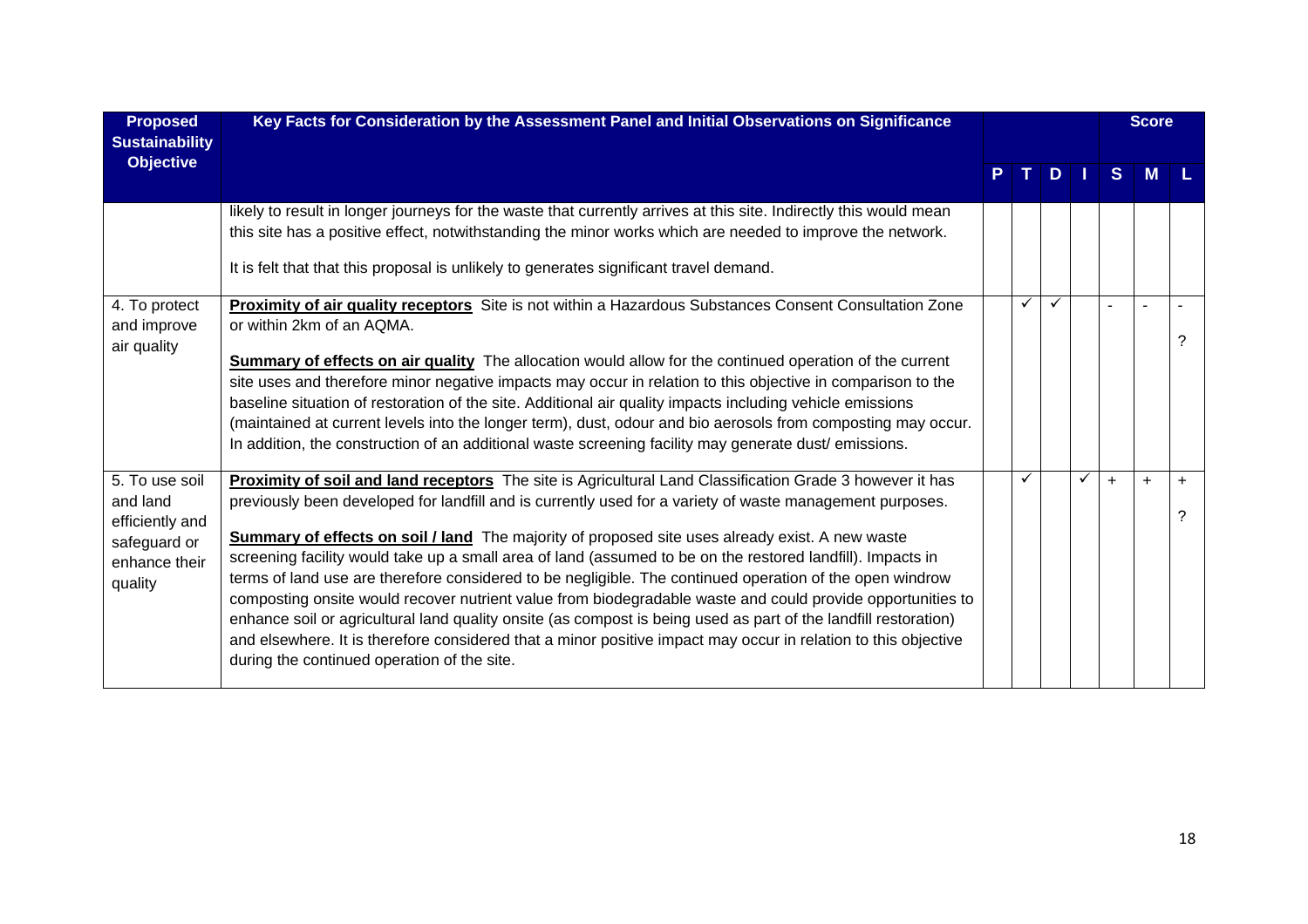| <b>Proposed</b><br><b>Sustainability</b>                             | Key Facts for Consideration by the Assessment Panel and Initial Observations on Significance                                                                                                                                                                                                                                                                                                                                                                                                                                                                                                                                                                                                                                                                                                                                                                                                                                                                         |  |   |   |                         | <b>Score</b>        |                      |
|----------------------------------------------------------------------|----------------------------------------------------------------------------------------------------------------------------------------------------------------------------------------------------------------------------------------------------------------------------------------------------------------------------------------------------------------------------------------------------------------------------------------------------------------------------------------------------------------------------------------------------------------------------------------------------------------------------------------------------------------------------------------------------------------------------------------------------------------------------------------------------------------------------------------------------------------------------------------------------------------------------------------------------------------------|--|---|---|-------------------------|---------------------|----------------------|
| <b>Objective</b>                                                     |                                                                                                                                                                                                                                                                                                                                                                                                                                                                                                                                                                                                                                                                                                                                                                                                                                                                                                                                                                      |  | D |   | S                       | <b>M</b>            |                      |
| 6. Reduce the<br>causes of<br>climate<br>change                      | Proximity of factors relevant to exacerbating climate change No spatial factors identified.<br><b>Summary of effects on climate change</b> This is an existing site and it is considered that insignificant areas<br>of carbon storage habitat may be lost as a result of the retention of the site and construction of a waste<br>screening facility. Recycling, composting and energy from waste all contribute towards the sub-objective of<br>moving existing waste up the waste hierarchy (thereby reducing emissions). The energy from waste<br>(biomass) function of the site would also continue to provide a source of renewable energy. Overall impacts<br>are considered to be minor positive in relation to this objective.                                                                                                                                                                                                                              |  |   | ✓ | $\ddot{}$               | $\ddot{}$           | $\ddot{}$<br>?       |
| 7. To respond<br>and adapt to<br>the effects of<br>climate<br>change | Proximity of factors relevant to the adaptive capacity <sup>5</sup> of a site Western boundary of the site lies in FZ3<br>(c. 3%), small area also in FZ2 (c.1%). The remaining site lies in FZ1. Site has small patches of high risk (1<br>in 30) surface water flooding (c. 2% of the site), medium risk surface water flooding (1 in 100) (c.2%) and<br>low risk (1 in 1000) (c.5%). Ecological networks- c.15% of the site is covered by mire, fen, bog core EHN,<br>c.15% of the site is covered by coastal and floodplain grazing marsh local network, GI- Site lies almost<br>entirely within Hertford D38 district GI corridor. Living Landscapes- Site entirely within NY21 Cayton and<br>Flixton Carrs.<br>CAMS: surface water resources available less than 30% of time. More than 70% of the time new extraction<br>licenses may be more restricted or new licenses may not be available (red assessments recorded for at<br>least 70% of lowest flows). |  |   | ✓ | $\Omega$<br>$\tilde{?}$ | 0<br>$\overline{?}$ | $\Omega$<br>$+$<br>? |
|                                                                      | Summary of effects on climate change adaptation Site not particularly prone to flooding although this is<br>likely to increase with climate change. Only a small change (the construction of a waste screening facility) is<br>proposed from the current use and it is considered that the site is unlikely to hinder the landscape<br>connectivity aspects of the Cayton and Flixton Carrs Living Landscape project, though the restoration of the<br>landfill site to woodland, grassland and shrubs (not part of the allocation but aided by the windrow<br>composting facility) may contribute to this. The overall restoration of the allocation site may also make a                                                                                                                                                                                                                                                                                           |  |   |   |                         |                     |                      |

 $5$  Adaptive capacity is defined as the ability of a system to adjust to climate change to moderate potential; damage or take advantage of opportunities (adapted from CARE International, 2015. Adaptive Capacity [URL: http://www.careclimatechange.org/tk/integration/en/key\_concepts/adaptive\_capacity.html ]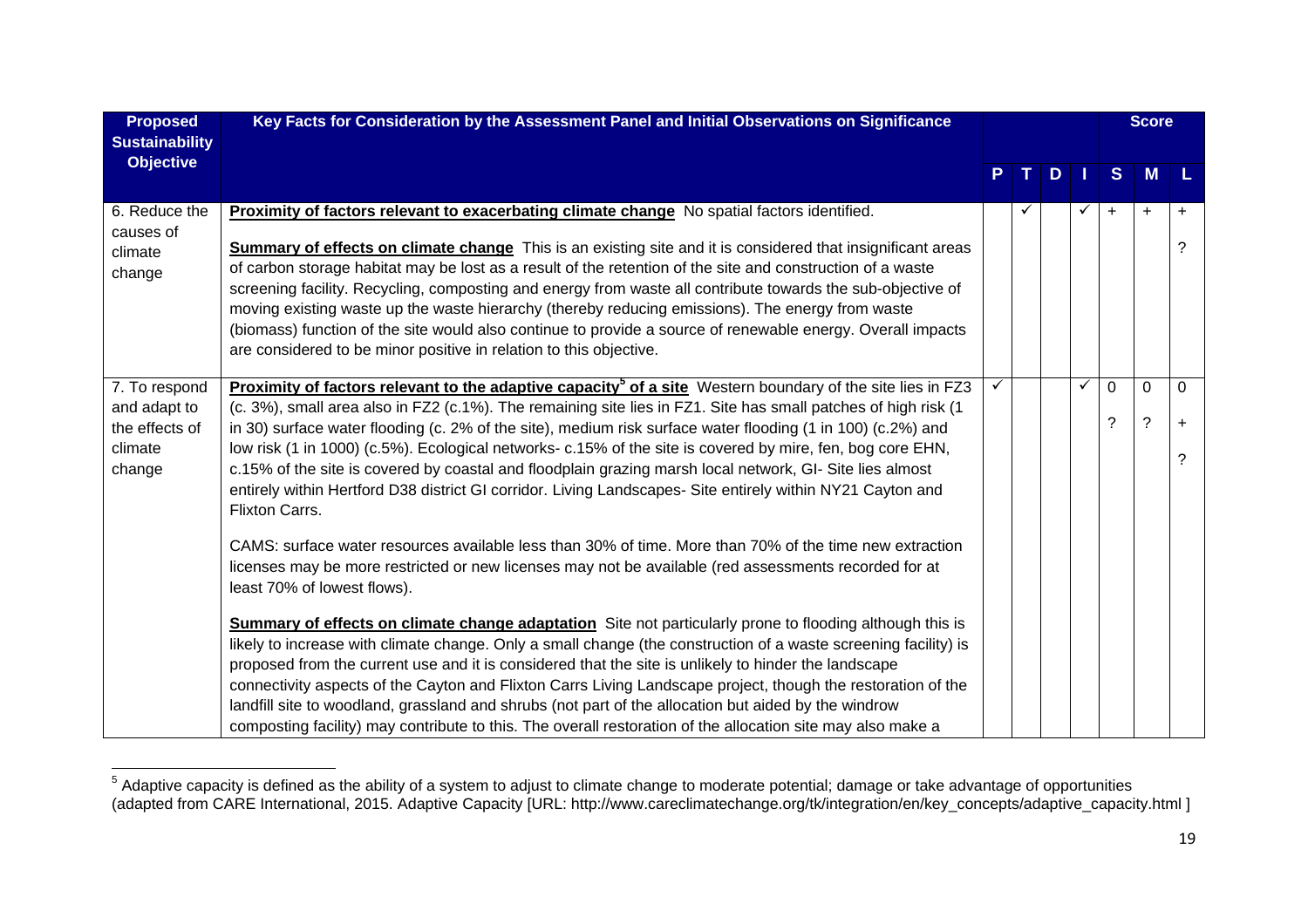| <b>Proposed</b><br><b>Sustainability</b>                                                                                     | Key Facts for Consideration by the Assessment Panel and Initial Observations on Significance                                                                                                                                                                                                                                                                                                                                                                                                                                                                                                                                                                                                                                                                                                                                                                                                                                                                                                                                                                                                                  |   |   |              | <b>Score</b> |           |
|------------------------------------------------------------------------------------------------------------------------------|---------------------------------------------------------------------------------------------------------------------------------------------------------------------------------------------------------------------------------------------------------------------------------------------------------------------------------------------------------------------------------------------------------------------------------------------------------------------------------------------------------------------------------------------------------------------------------------------------------------------------------------------------------------------------------------------------------------------------------------------------------------------------------------------------------------------------------------------------------------------------------------------------------------------------------------------------------------------------------------------------------------------------------------------------------------------------------------------------------------|---|---|--------------|--------------|-----------|
| <b>Objective</b>                                                                                                             |                                                                                                                                                                                                                                                                                                                                                                                                                                                                                                                                                                                                                                                                                                                                                                                                                                                                                                                                                                                                                                                                                                               |   | D | <sub>S</sub> | M            |           |
|                                                                                                                              | contribution depending on the scheme that is agreed. On balance, impacts are considered to be neutral<br>during the extended operation of the site within the potential for minor positive impacts in the long term<br>depending on the restoration scheme.<br>Some uncertainty is also noted due to the possible restrictions on water extraction at the site. This is,<br>however, expected to be dealt with through the water licensing regime if water is needed.                                                                                                                                                                                                                                                                                                                                                                                                                                                                                                                                                                                                                                         |   |   |              |              |           |
| 8. To minimise<br>the use of<br>resources and<br>encourage<br>their re-use<br>and<br>safeguarding                            | Proximity of factors relevant to the resource usage of a site No spatial factors identified.<br><b>Summary of effects on resource usage</b> This site would be allocated for several uses that would allow the<br>recycling of waste products and would facilitate the movement of waste up the waste hierarchy. Although<br>the majority of facilities that form part of the planning proposal already exist on site, these only have<br>permission until 2017. Therefore the retention of the site (and construction of the new facility) would allow up<br>to 25,000 tonnes per annum of composting, 47,000 tonnes per annum of kerbside recycling (bulking and<br>transfer in existing MRF) and 75,000 tonnes per annum of C and I recycling and municipal waste to be<br>processed. The retention of an existing site makes use of existing facilities and prevents the need for a new<br>facility to be developed elsewhere. Therefore a major positive impact is predicted in relation to this objective<br>(in comparison to the baseline situation of the site being restored to an unknown scheme). | ✓ | ✓ | $++$         | $++$         | $++$<br>? |
| 9. To minimise<br>waste<br>generation<br>and prioritise<br>management<br>of waste as<br>high up the<br>waste<br>hierarchy as | Proximity of factors relevant to managing waste higher up the waste hierarchy No spatial factors<br>identified.<br><b>Summary of effects on the waste hierarchy</b> The site would be allocated for a number of purposes that<br>would move the treatment of waste up the waste hierarchy. It would contribute to the joint authorities ability<br>to manage their own waste arising's and would allow otherwise wasted resources to be utilised (e.g. waste<br>wood as biomass, organic waste products as compost). Therefore a major positive impact is predicted in<br>relation to this objective (in comparison to the baseline situation of the site being restored to an unknown<br>scheme).                                                                                                                                                                                                                                                                                                                                                                                                            | ✓ | ✓ | $++$         | $++$         | $++$<br>? |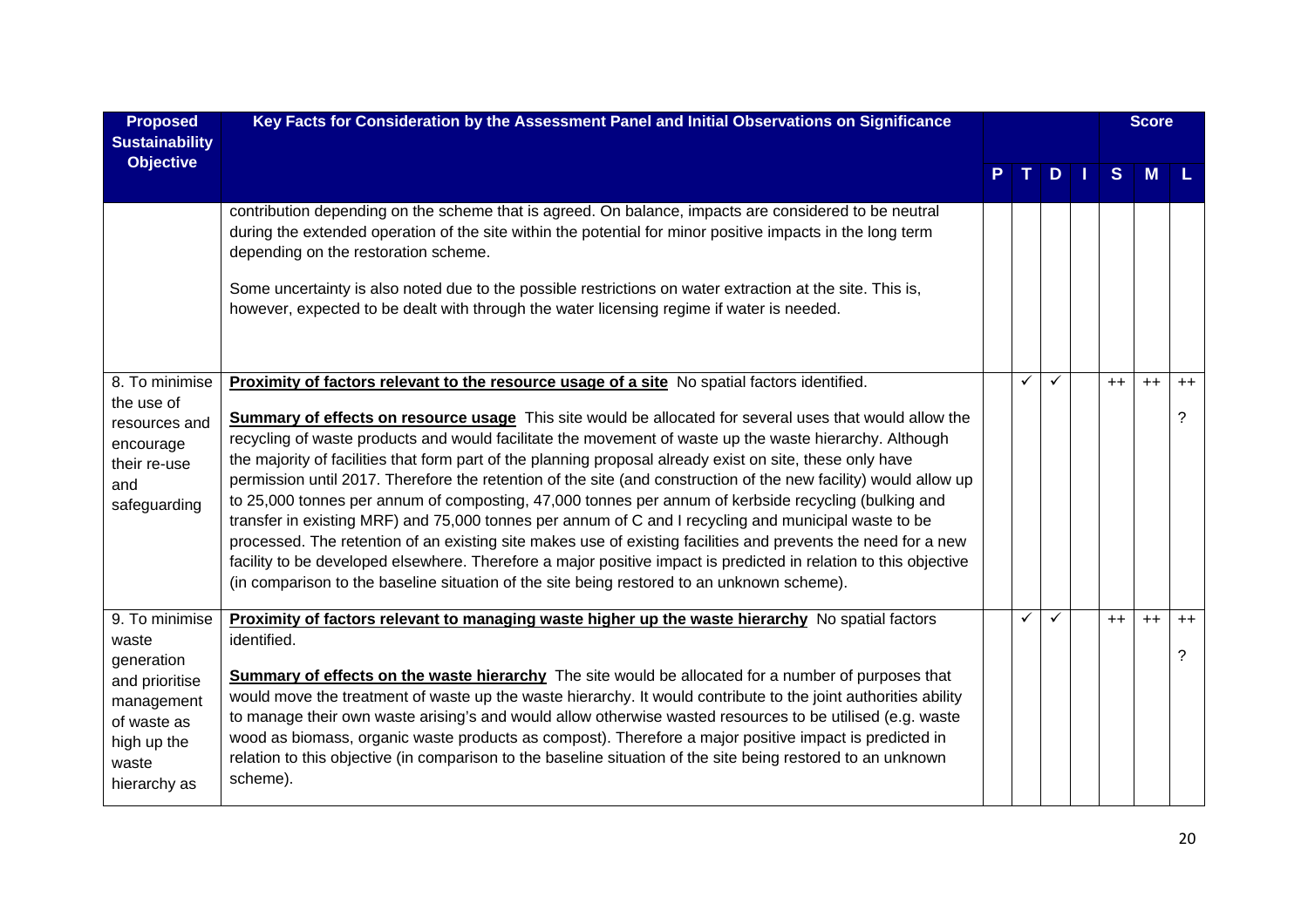| <b>Proposed</b><br><b>Sustainability</b>                                                                                                 | Key Facts for Consideration by the Assessment Panel and Initial Observations on Significance                                                                                                                                                                                                                                                                                                                                                                                                                                                                                                                                                                                                                                                                                                                                                                                                                                                                                                                                                                                                                                                                                                                                                                                                                                                                                                                                                                                                                                                                                                                                                                                                                                                                                                                                                          |  |     |               | <b>Score</b> |                     |
|------------------------------------------------------------------------------------------------------------------------------------------|-------------------------------------------------------------------------------------------------------------------------------------------------------------------------------------------------------------------------------------------------------------------------------------------------------------------------------------------------------------------------------------------------------------------------------------------------------------------------------------------------------------------------------------------------------------------------------------------------------------------------------------------------------------------------------------------------------------------------------------------------------------------------------------------------------------------------------------------------------------------------------------------------------------------------------------------------------------------------------------------------------------------------------------------------------------------------------------------------------------------------------------------------------------------------------------------------------------------------------------------------------------------------------------------------------------------------------------------------------------------------------------------------------------------------------------------------------------------------------------------------------------------------------------------------------------------------------------------------------------------------------------------------------------------------------------------------------------------------------------------------------------------------------------------------------------------------------------------------------|--|-----|---------------|--------------|---------------------|
| <b>Objective</b>                                                                                                                         |                                                                                                                                                                                                                                                                                                                                                                                                                                                                                                                                                                                                                                                                                                                                                                                                                                                                                                                                                                                                                                                                                                                                                                                                                                                                                                                                                                                                                                                                                                                                                                                                                                                                                                                                                                                                                                                       |  | $D$ | S             | M            |                     |
| practicable                                                                                                                              |                                                                                                                                                                                                                                                                                                                                                                                                                                                                                                                                                                                                                                                                                                                                                                                                                                                                                                                                                                                                                                                                                                                                                                                                                                                                                                                                                                                                                                                                                                                                                                                                                                                                                                                                                                                                                                                       |  |     |               |              |                     |
| 10. T <sub>o</sub><br>conserve or<br>enhance the<br>historic<br>environment<br>and its setting,<br>cultural<br>heritage and<br>character | Proximity of historic environment receptors Conservation Areas: none within 1km; Registered Parks<br>and Gardens: Valley Gardens and South Cliff Gardens (Grade II) is 4.4 km north-east. Registered<br>Battlefields: None within 5km; World Heritage Sites: None within 5km.<br>Scheduled Monuments: 3 within 2km- 'Late Iron Age and Roman period dispersed enclosed settlement<br>230m south east of Quartons Gardens' (ID 1,020,788) 725m north, 'Star Carr Early Mesolithic settlement<br>site, 960m north-north-west of Woodhouse Farm' (ID 1,401,425) 480m south, and 'site of medieval manor<br>house' (ID 1,015,409) 1.58km north-west.<br>Listed Buildings: None within 1km; English Heritage Vale of Pickering Statement of Significance: Site lies<br>within Vale of Pickering Statement of Significance area. Named designed landscapes: None within 2km.<br>HLC Broad type - Industrial, HLC Type - Rubbish Tip.<br>Undesignated archaeology in this area includes evidence for a wider landscape of early prehistoric activity<br>focussed around the former Lake Flixton. Further upslope, there are remains of later prehistoric and<br>Romano-British settlement and activity. All of this evidence is known from a combination of previous<br>archaeological survey and fieldwork and is set within a wider landscape context of the Vale of Pickering,<br>which has seen a continuous history of settlement and land use from the prehistoric period through to the<br>present day.<br>Summary of effects on the historic environment The HLC type of this area is an industrial rubbish tip,<br>with an invisible legibility. As this character is the same as the proposed use, accordingly, the use of the site<br>for the proposed purposes is assumed to have no overall impact. It is anticipated that there will no effect |  |     | $\Omega$<br>? | 0<br>?       | $\overline{0}$<br>? |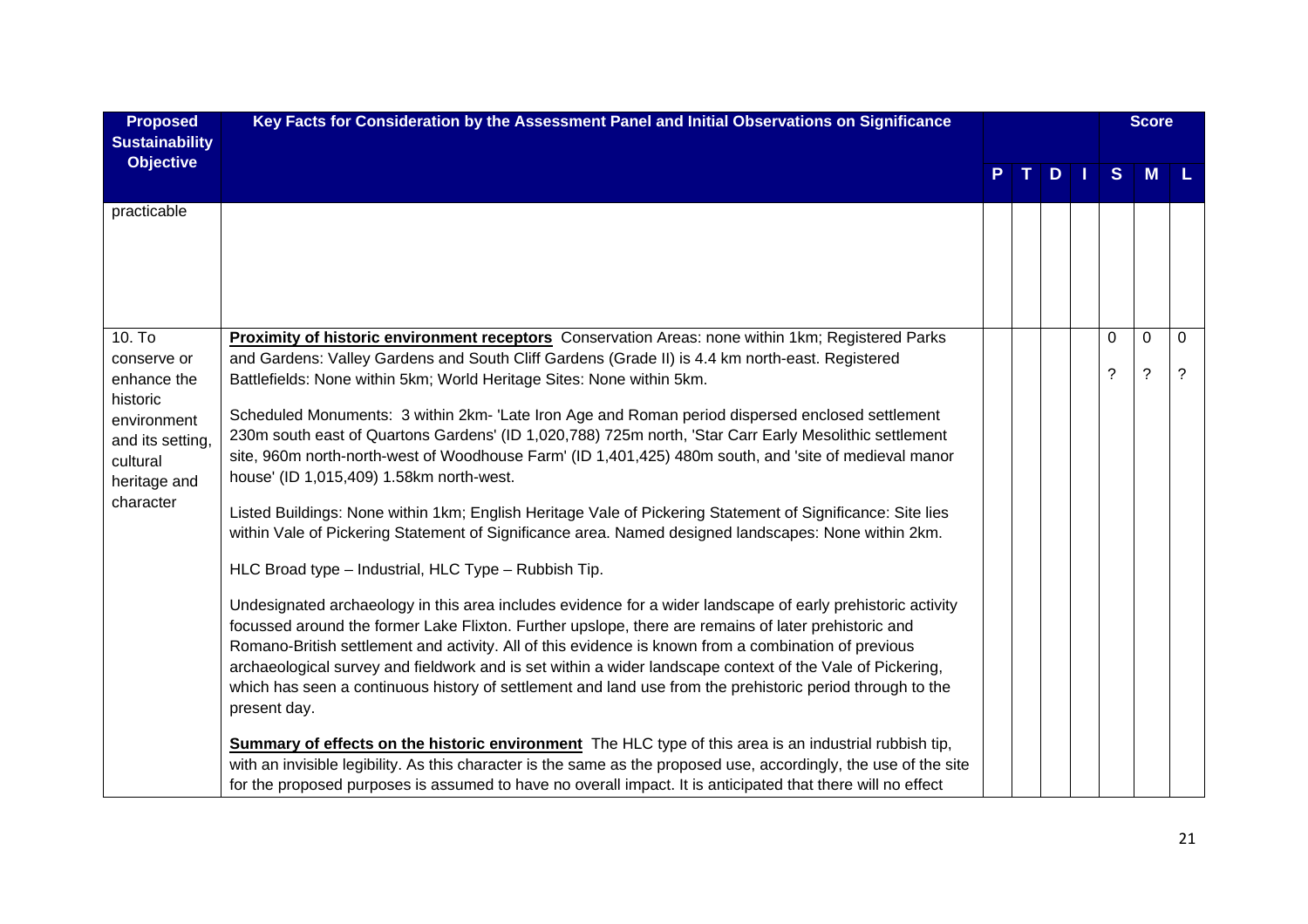| <b>Proposed</b><br><b>Sustainability</b>      | Key Facts for Consideration by the Assessment Panel and Initial Observations on Significance                                                                                                                                                                                                                                                                                                                                                                                                                                               |   |   |               |          | <b>Score</b> |                |
|-----------------------------------------------|--------------------------------------------------------------------------------------------------------------------------------------------------------------------------------------------------------------------------------------------------------------------------------------------------------------------------------------------------------------------------------------------------------------------------------------------------------------------------------------------------------------------------------------------|---|---|---------------|----------|--------------|----------------|
| <b>Objective</b>                              |                                                                                                                                                                                                                                                                                                                                                                                                                                                                                                                                            |   |   | $D \mid \mid$ | S        | M            |                |
|                                               | upon historic landscape character.                                                                                                                                                                                                                                                                                                                                                                                                                                                                                                         |   |   |               |          |              |                |
|                                               | It is anticipated that there will be no impact upon the archaeological resource as the proposed development<br>is a continuation of an existing, permitted use, where it is assumed with a high degree of certainty that any<br>archaeological resource has previously been destroyed.                                                                                                                                                                                                                                                     |   |   |               |          |              |                |
|                                               | The setting of Starr Carr would need to be considered in relation to the new element of this site. Further<br>clarification regarding the location of the new inert waste screening facility within the site will be required and<br>therefore an element of uncertainty has been recorded in the assessment.                                                                                                                                                                                                                              |   |   |               |          |              |                |
|                                               | Impacts are therefore considered to be neutral to uncertain during the extended operation of the site and<br>uncertain following restoration as a scheme has not yet been proposed.                                                                                                                                                                                                                                                                                                                                                        |   |   |               |          |              |                |
| 11. To protect<br>and enhance                 | Proximity of landscape / townscape receptors and summary of character National Park / AONB: North<br>York Moors is c4.25 km north; Heritage coast: North Yorkshire and Cleveland Heritage Coast circa 7.8 km                                                                                                                                                                                                                                                                                                                               | ✓ | ✓ |               | $\Omega$ | $\mathbf 0$  | $\mathbf 0$    |
| the quality and<br>character of<br>landscapes | north; ITE: None within 5km. Local landscape: No, though site is 2.25 km north of Ryedale's 'Wolds' Area of<br>High Landscape Value (Policy SP13 in Local Plan). The site is however within the Vale of Pickering Area of<br>Historic Environment Significance.                                                                                                                                                                                                                                                                            |   |   |               | ?        | ?            | $\overline{?}$ |
| and<br>townscapes                             | NCA: Vale of Pickering; NYLCA: Character area 22 Open Carr / Vale Farmland; Local LCA: In Scarborough<br>LCA as Landscape type 'Vale' / Landscape area Star and Flixton Carrs; Intrusion: Disturbed. Urban<br>intrusion: Disturbed. Light intrusion: There are already moderate or higher levels of light pollution – in 2000<br>this was assessed as 142 on a scale of 1-255, with 1 representing maximum darkness. It is likely to have<br>significantly increased since then with the urban development that has occurred in this area. |   |   |               |          |              |                |
|                                               | <b>Summary of effects on landscape / townscape</b> The site lies on the edge of the rural / urban fringe<br>landscape of Eastfield. It already has a negative impact as the artificial landform and waste facilities are<br>intrusive in the otherwise flat and low-lying countryside. The site is only 2 km from the Seamer                                                                                                                                                                                                               |   |   |               |          |              |                |
|                                               | Conservation Area but separated by the A64, railway, and open countryside. The site is potentially visible in                                                                                                                                                                                                                                                                                                                                                                                                                              |   |   |               |          |              |                |
|                                               | the distance from the Yorkshire Wolds escarpment to the south (Wolds Way is approximately 4 km distant)<br>but the significance would be low. The site is already present (and so will have less of a visual impact than                                                                                                                                                                                                                                                                                                                   |   |   |               |          |              |                |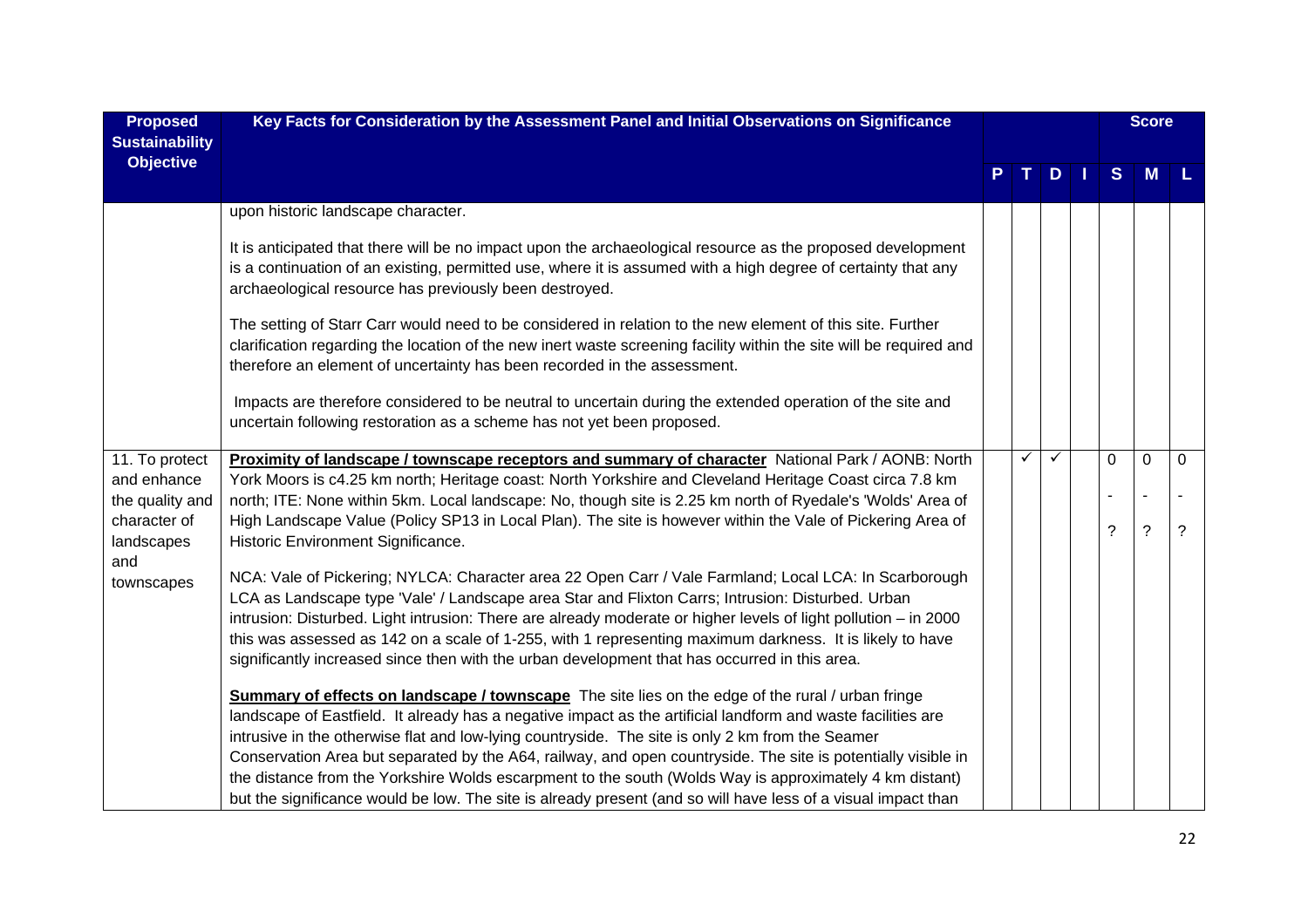| <b>Proposed</b><br><b>Sustainability</b>             | Key Facts for Consideration by the Assessment Panel and Initial Observations on Significance                                                                                                                                                                                                                                                                                                                                                                                                                                                                                                                                                                                                                                                                                                                                                                                              |  |   |              | <b>Score</b> |      |      |                |
|------------------------------------------------------|-------------------------------------------------------------------------------------------------------------------------------------------------------------------------------------------------------------------------------------------------------------------------------------------------------------------------------------------------------------------------------------------------------------------------------------------------------------------------------------------------------------------------------------------------------------------------------------------------------------------------------------------------------------------------------------------------------------------------------------------------------------------------------------------------------------------------------------------------------------------------------------------|--|---|--------------|--------------|------|------|----------------|
| <b>Objective</b>                                     |                                                                                                                                                                                                                                                                                                                                                                                                                                                                                                                                                                                                                                                                                                                                                                                                                                                                                           |  |   | $D$          |              | S    | M    |                |
|                                                      | establishing a new site elsewhere), and its lifespan would be extended. It is not known what the landscape<br>and visual impact of additional facilities would be, but the landfill site would help to screen them in views<br>from the wider countryside (additional screening is likely to be out of character with the area and may draw<br>attention to the site).                                                                                                                                                                                                                                                                                                                                                                                                                                                                                                                    |  |   |              |              |      |      |                |
|                                                      | There is concern as to whether the site would continue on as a brownfield site once the proposed<br>development has gone (i.e. precedent set that increases the likelihood of future development). It is<br>considered that this situation should be avoided.                                                                                                                                                                                                                                                                                                                                                                                                                                                                                                                                                                                                                             |  |   |              |              |      |      |                |
|                                                      | Overall impacts are considered to be neutral to minor negative with an element of uncertainty as there is an<br>existing restoration scheme for Seamer Carr Landfill site and the implications of the proposal on this would<br>need to be clarified.                                                                                                                                                                                                                                                                                                                                                                                                                                                                                                                                                                                                                                     |  |   |              |              |      |      |                |
| 12. Achieve<br>sustainable                           | Proximity of factors relevant to sustainable economic growth Site is very close to the A64 giving it<br>good access to waste arisings at the coast, York, Hull and Leeds.                                                                                                                                                                                                                                                                                                                                                                                                                                                                                                                                                                                                                                                                                                                 |  | ✓ | $\checkmark$ | $\checkmark$ | $+$  | $+$  | $\ddot{}$      |
| economic<br>growth and<br>create and<br>support jobs | Summary of effects on sustainable economic growth It is considered that the extension of the operation<br>of the site would safeguard current jobs at the site for a further 15 to 20 years. There may be limited<br>additional job opportunities as a result of the construction of an inert waste screening facility. It is considered<br>that allocation of the site would allow value to be added to some waste products (waste wood for biomass,<br>organic waste for compost, municipal waste for recycling). The energy from waste facility would contribute<br>towards low carbon development and the continued use of an existing facility is considered to keep the<br>costs of waste management down (in comparison to requiring building new facility/facilities elsewhere).<br>Impacts in relation to this objective are therefore considered to be minor to major positive. |  |   |              |              | $++$ | $++$ | $^{++}$<br>2   |
| 13. Maintain<br>and enhance                          | Proximity of factors relevant to community vitality / viability IMD area-Seamer. Not in most deprived<br>20%. Crossgates is the nearest Settlement 400m north. Eastfield also lies 1.1km north-east and Seamer                                                                                                                                                                                                                                                                                                                                                                                                                                                                                                                                                                                                                                                                            |  |   |              |              | 0    | 0    | 0              |
| the viability<br>and vitality of<br>local            | 1km north-west. An industrial estate lies 300m north-east. Individual properties - Grove Farm 600m east,<br>Herdborough House Farm 900m west.<br><b>Summary of effects on vitality / viability</b> As the majority of the planning proposal would constitute the                                                                                                                                                                                                                                                                                                                                                                                                                                                                                                                                                                                                                          |  |   |              |              |      |      | $\overline{?}$ |
|                                                      |                                                                                                                                                                                                                                                                                                                                                                                                                                                                                                                                                                                                                                                                                                                                                                                                                                                                                           |  |   |              |              |      |      |                |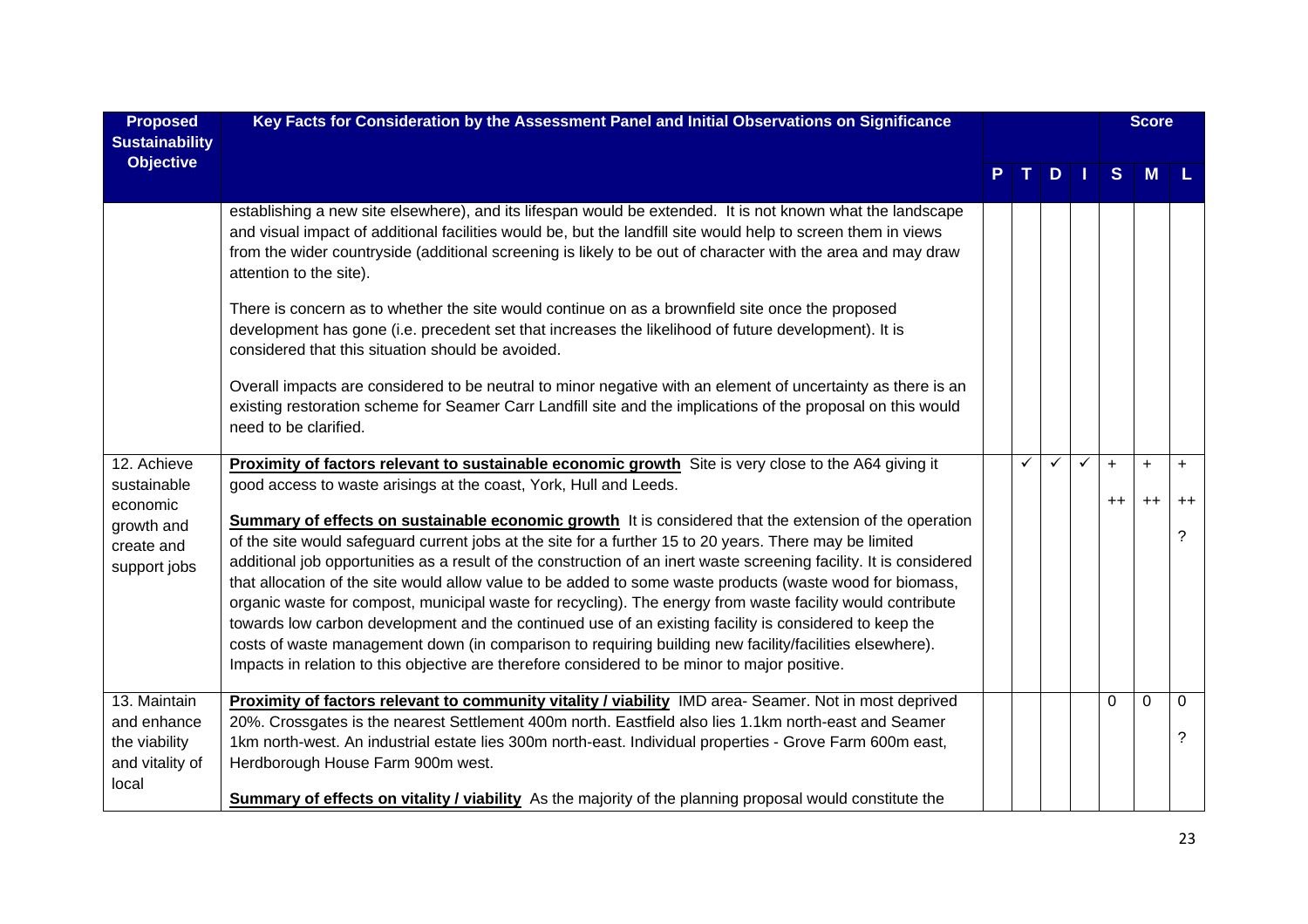| <b>Proposed</b><br><b>Sustainability</b>                                                        | Key Facts for Consideration by the Assessment Panel and Initial Observations on Significance                                                                                                                                                                                                                                                                                                                                                                                                                                                                                                                                                                                                                                                                                                                                                                                                                                                                                                                                                                                                                                      |  |              |               |              | <b>Score</b> |                |   |
|-------------------------------------------------------------------------------------------------|-----------------------------------------------------------------------------------------------------------------------------------------------------------------------------------------------------------------------------------------------------------------------------------------------------------------------------------------------------------------------------------------------------------------------------------------------------------------------------------------------------------------------------------------------------------------------------------------------------------------------------------------------------------------------------------------------------------------------------------------------------------------------------------------------------------------------------------------------------------------------------------------------------------------------------------------------------------------------------------------------------------------------------------------------------------------------------------------------------------------------------------|--|--------------|---------------|--------------|--------------|----------------|---|
| <b>Objective</b>                                                                                |                                                                                                                                                                                                                                                                                                                                                                                                                                                                                                                                                                                                                                                                                                                                                                                                                                                                                                                                                                                                                                                                                                                                   |  |              | $D \mid \mid$ |              | S            | <b>M</b>       |   |
| communities                                                                                     | continuation of existing site uses in an urban fringe location, it is considered that impacts on tourism in the<br>area or the viability / vitality of local communities would be negligible. Allocating the site would retain local<br>infrastructure for the management of waste further up the waste hierarchy. Overall impacts are considered<br>to be negligible.                                                                                                                                                                                                                                                                                                                                                                                                                                                                                                                                                                                                                                                                                                                                                            |  |              |               |              |              |                |   |
| 14. To provide<br>opportunities<br>to enable<br>recreation,<br>leisure and<br>learning          | Proximity to recreation, leisure and learning receptors Footpath 30.20/5/2 passes within 10m of the<br>eastern boundary of the site. Bridleway 30.20/4/1 starts at the northern boundary of the site, Footpath<br>30.20/10/1 passes within 190m of the site. Common land / Village Greens: None within 500m. Nearest draft<br>common land and village green at Seamer c 1km NW.<br>Summary of effects on recreation, leisure and learning Although the majority of the planning proposals<br>would constitute an extension to the life of existing facilities, some new construction would be required and<br>the retention of the site would lead to continued amenity impacts (visual, noise, odour, dust) on users of<br>nearby rights of way. Impacts are therefore considered to be minor negative during the extended operation<br>of the site. Impacts following restoration are unknown as a restoration scheme has not yet been put forward.<br>Public access to the site could be a consideration as part of the restoration scheme although the<br>management issues associated with this would need to be considered. |  | ✓            | $\checkmark$  | $\checkmark$ |              |                | ? |
| 15. To protect<br>and improve<br>the wellbeing,<br>health and<br>safety of local<br>communities | Proximity to population / community receptors / factors relevant to health and wellbeing No schools<br>or health centres within 1km. Nearest settlement is Crossgates 400m to the north. Eastfield also lies 1.1km<br>north-east and Seamer 1km north-west. An industrial estate lies 300m north-east. Individual properties-<br>Grove Farm 600m east, Herdborough House Farm 900m west.<br><b>Summary of effects on health and wellbeing</b> The extension of the operation of the site and additional<br>waste screening facility would lead to the continuation of any existing wellbeing and health and safety<br>issues. Impacts may include a local increase in traffic (although the site lies in very close proximity to the<br>A64 and at a wider level may decrease the need for journeys), continued dust, noise (although background<br>noise is already likely to be elevated due to the railway line and A64), odour and visual disamenity. Impacts<br>are therefore considered to be minor negative during the extended operation of the site.                                                                     |  | $\checkmark$ | $\checkmark$  |              | ?            | $\overline{?}$ | ? |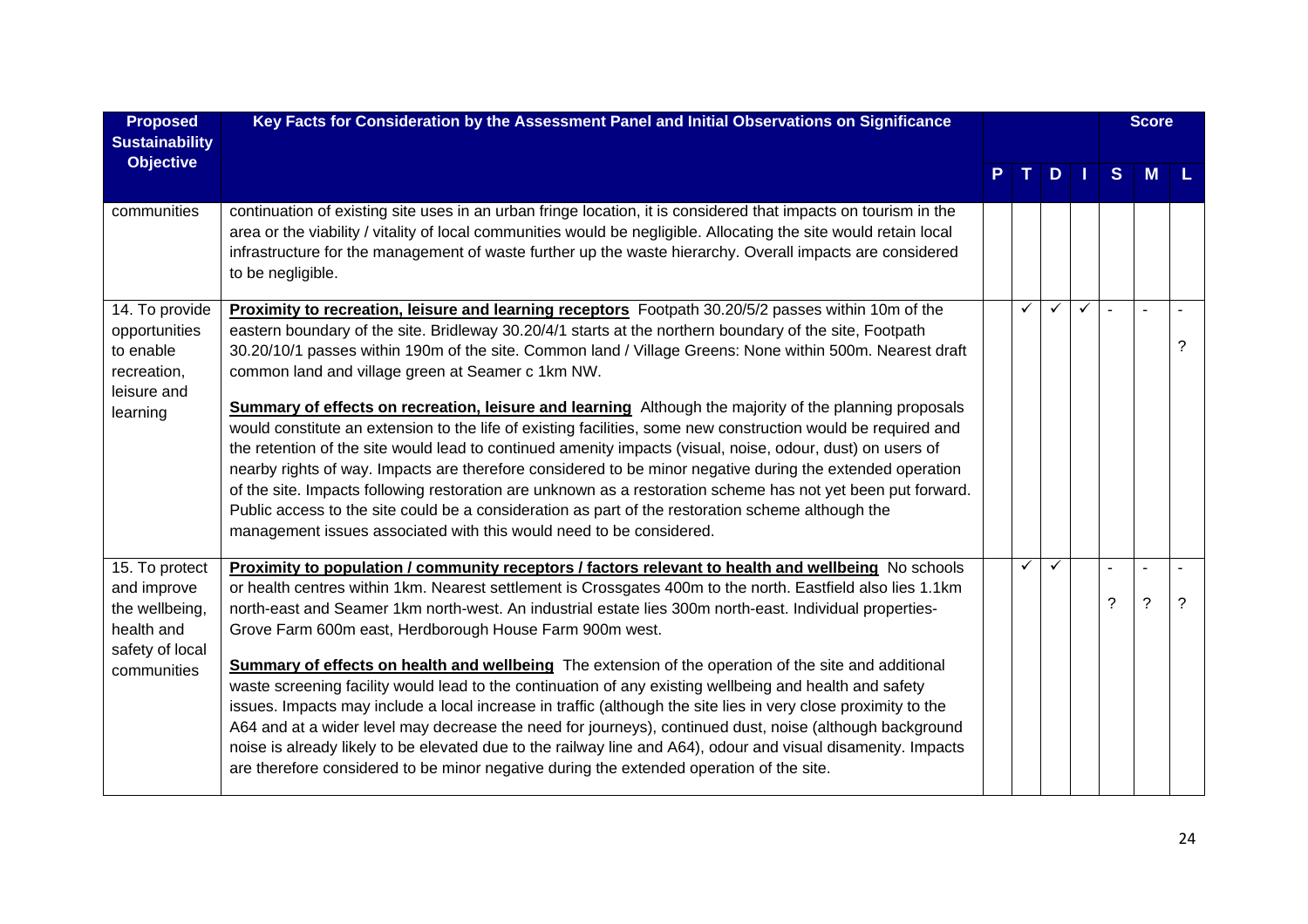| <b>Proposed</b>                                                                                              | Key Facts for Consideration by the Assessment Panel and Initial Observations on Significance                                                                                                                                                                                                                                                                                                                                                                                                                                                                                                                                                                                                                                                                                                                                                                                                                                                                                                                                |  |              |              | <b>Score</b> |           |           |     |
|--------------------------------------------------------------------------------------------------------------|-----------------------------------------------------------------------------------------------------------------------------------------------------------------------------------------------------------------------------------------------------------------------------------------------------------------------------------------------------------------------------------------------------------------------------------------------------------------------------------------------------------------------------------------------------------------------------------------------------------------------------------------------------------------------------------------------------------------------------------------------------------------------------------------------------------------------------------------------------------------------------------------------------------------------------------------------------------------------------------------------------------------------------|--|--------------|--------------|--------------|-----------|-----------|-----|
| <b>Sustainability</b><br><b>Objective</b>                                                                    |                                                                                                                                                                                                                                                                                                                                                                                                                                                                                                                                                                                                                                                                                                                                                                                                                                                                                                                                                                                                                             |  |              | D            |              | S         | <b>M</b>  | L   |
| 16. To<br>minimise flood<br>risk and<br>reduce the<br>impact of<br>flooding                                  | Proximity to flood zones Western boundary of the site lies in flood zone 3 (circa 3%), small area also in<br>flood zone (circa1%). The remaining site lies in flood zone 1. Site has small patches of high risk (1 in 30)<br>surface water flooding (c. 2% of the site), medium risk surface water flooding (1 in 100) (circa 2%) and low<br>risk (1 in 1000) (circa 5%).<br>Summary of effects on flooding Flooding is expected to be of insignificant to minor significance as<br>patches of surface water flooding are likely to be small enough to avoid (in relation to the new waste<br>screening facility- all other site uses would remain as present).                                                                                                                                                                                                                                                                                                                                                             |  | ✓            | $\checkmark$ |              | 0         | 0         | 0   |
| 17. To<br>address the<br>needs of a<br>changing<br>population in<br>a sustainable<br>and inclusive<br>manner | <b>Proximity to factors relevant to the needs of a changing population</b> The site does not conflict with any<br>known allocations in other plans.<br>Summary of effects on a changing population The site would make a contribution to self-sufficiency in<br>waste management.                                                                                                                                                                                                                                                                                                                                                                                                                                                                                                                                                                                                                                                                                                                                           |  | $\checkmark$ | $\checkmark$ |              | $\ddot{}$ | $\ddot{}$ | $+$ |
| Cumulative<br>effects                                                                                        | <b>Cumulative / Synergistic effects</b><br>Planning context: Crossgates is 590m north. This merges with Eastfield which is about 290m north of the<br>site (if the Industrial Estate is included). Seamer also lies 860m north-west. The Draft Local Plan for<br>Scarborough positions Eastfield and Crossgates as part of the Scarborough Urban Area settlements, and<br>places Seamer amongst the Service Villages. The Scarborough Urban Area is the Principal Town and the<br>main focus of development, while Service Villages will attract development to meet local needs. The Draft<br>Policies Map shows no allocations on site or adjacent, though policy EG3 is proposed to apply at the end of<br>Meads Lane and adjacent to the north-east boundary of this site (Protected Land for Employment Use). This<br>is land reserved for the possible future expansion of Scarborough Business Park.<br>Other Joint Minerals and Waste Plan Sites: Another potential MWJP site lies adjacent to the site to the west |  |              |              |              |           |           |     |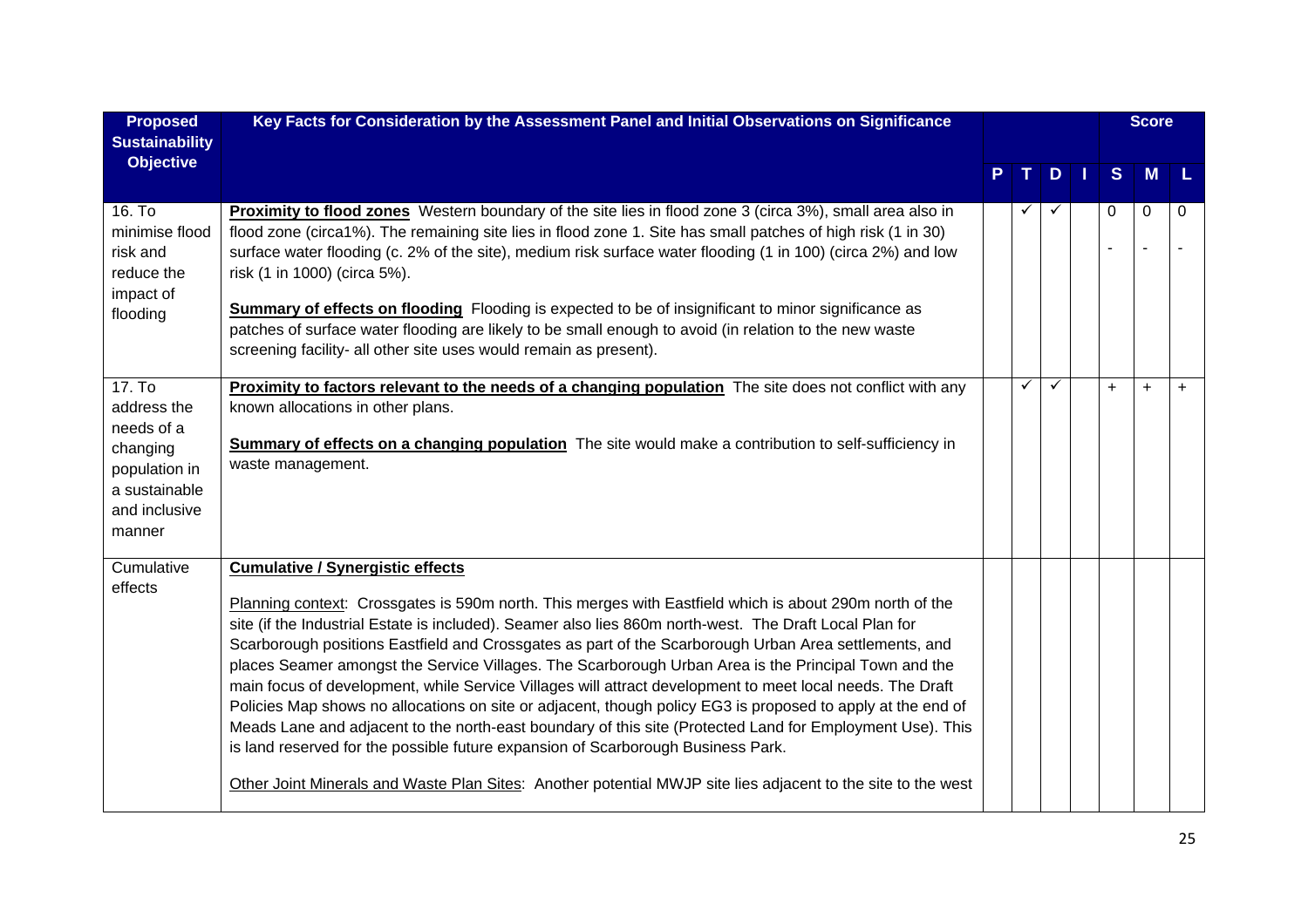| <b>Proposed</b><br><b>Sustainability</b> | Key Facts for Consideration by the Assessment Panel and Initial Observations on Significance                                                                                                                                                                                                               |  |              |              |  | <b>Score</b> |                          |   |
|------------------------------------------|------------------------------------------------------------------------------------------------------------------------------------------------------------------------------------------------------------------------------------------------------------------------------------------------------------|--|--------------|--------------|--|--------------|--------------------------|---|
| <b>Objective</b>                         |                                                                                                                                                                                                                                                                                                            |  |              | D            |  | S            | <b>M</b>                 |   |
|                                          | (MJP49).                                                                                                                                                                                                                                                                                                   |  |              |              |  |              |                          |   |
|                                          | Historic Minerals and Waste Sites: Seamer Waste Water Treatment Works is 1.4 km west.                                                                                                                                                                                                                      |  |              |              |  |              |                          |   |
|                                          | Cumulative hydrological impacts may arise as this site and MJP49 both lie adjacent to 'Eastfield Drain to<br>Lower River Hertford' and within a Source Protection Zone. Pollution incidents or disturbance to the aquifer<br>have the potential to have a cumulative impact from these two adjacent sites. |  | $\checkmark$ |              |  |              |                          |   |
|                                          |                                                                                                                                                                                                                                                                                                            |  | $\checkmark$ | $\checkmark$ |  |              |                          |   |
|                                          | Cumulative air quality impacts may also arise as a result of dust and emissions from vehicles and onsite                                                                                                                                                                                                   |  |              |              |  |              |                          |   |
|                                          | processes.                                                                                                                                                                                                                                                                                                 |  | $\checkmark$ | $\checkmark$ |  |              |                          |   |
|                                          | Rights of Way- cumulative amenity impacts may arise on nearby rights of way as a result of this<br>development in combination with the proposed quarry adjacent.                                                                                                                                           |  |              |              |  |              |                          |   |
|                                          | Health, wellbeing and amenity- noise, dust and traffic impacts at this site and the proposed adjacent quarry                                                                                                                                                                                               |  | $\checkmark$ | $\checkmark$ |  |              | $\overline{\phantom{a}}$ |   |
|                                          | may combine to become more significant.                                                                                                                                                                                                                                                                    |  |              |              |  | ?            | $\ddot{\phantom{0}}$     | ? |
| Limitations /                            | No significant data gaps. More detailed assessment would be required to fully evaluate a number of effects however. This should be                                                                                                                                                                         |  |              |              |  |              |                          |   |
| data gaps                                | addressed at any subsequent planning application stage.                                                                                                                                                                                                                                                    |  |              |              |  |              |                          |   |
| <b>Score</b>                             |                                                                                                                                                                                                                                                                                                            |  |              |              |  |              |                          |   |
| $++$                                     | The Site option is predicted to have major positive effects on the achievement of the SA objective. For example, this may include a significant<br>contribution to issues or receptor of more than local significance, or to several issues or receptors of local significance.                            |  |              |              |  |              |                          |   |